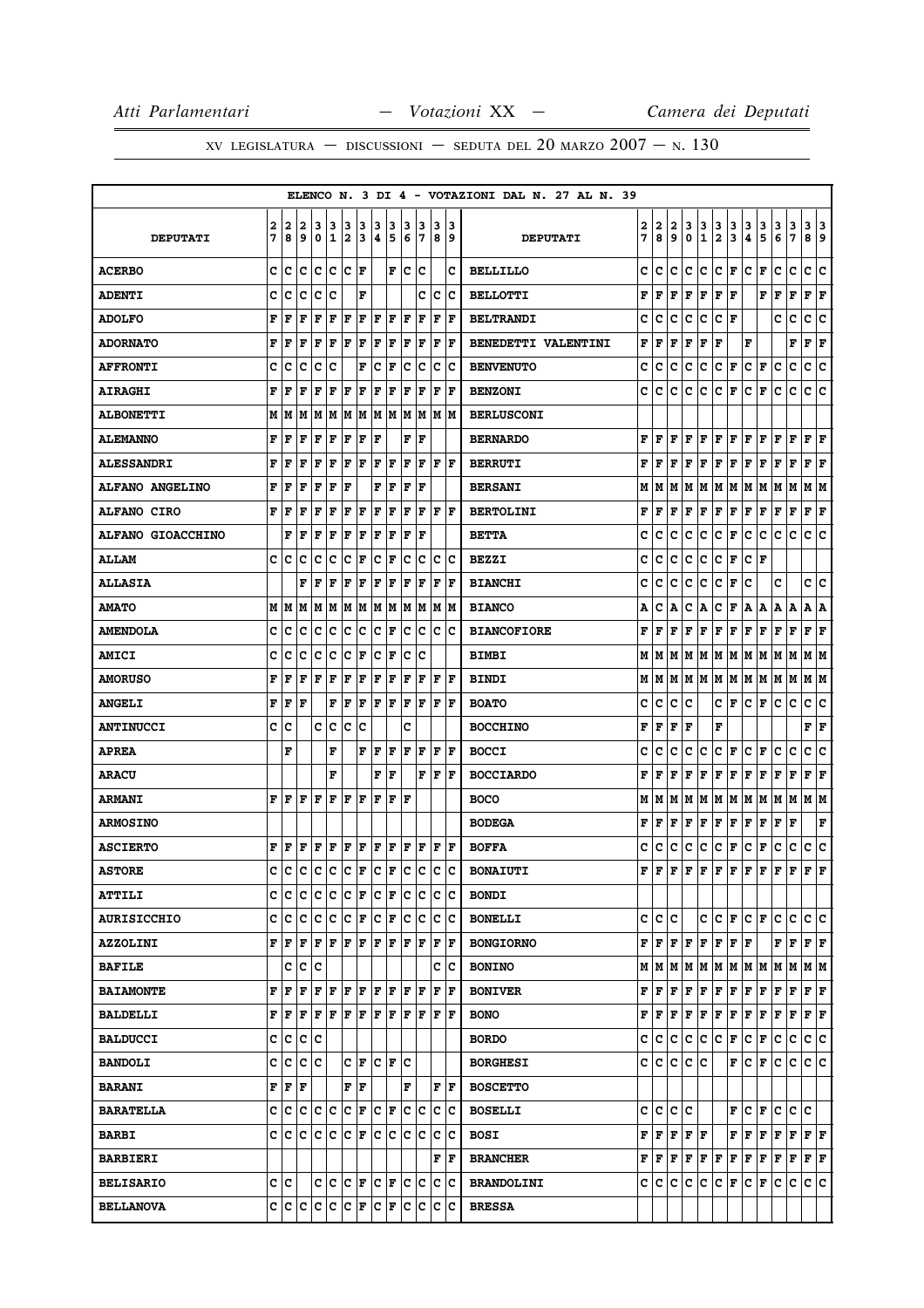|                     |     |       |     |                 |     |                      |     |     |                                              |     |                               |     |                      |      | ELENCO N. 3 DI 4 - VOTAZIONI DAL N. 27 AL N. 39 |               |                                                                                        |                         |                |               |                      |                      |                                                                                                                         |               |               |                                       |                                                                           |             |
|---------------------|-----|-------|-----|-----------------|-----|----------------------|-----|-----|----------------------------------------------|-----|-------------------------------|-----|----------------------|------|-------------------------------------------------|---------------|----------------------------------------------------------------------------------------|-------------------------|----------------|---------------|----------------------|----------------------|-------------------------------------------------------------------------------------------------------------------------|---------------|---------------|---------------------------------------|---------------------------------------------------------------------------|-------------|
|                     | 2   | 2     | 2   | 3               | 3   | 3                    | 3   | 3   | 3                                            | з   | 3                             | 3   | 13                   |      |                                                 |               | 2                                                                                      | 2                       | 3              |               |                      |                      |                                                                                                                         |               |               |                                       |                                                                           |             |
| <b>DEPUTATI</b>     | 7   | 8     | و ا | 0               | 11  | 12                   | 13  | 4   | 5                                            | 6   | 17                            |     | 89                   |      | <b>DEPUTATI</b>                                 | $\frac{2}{7}$ | 8                                                                                      | 9                       | 0              | $\frac{3}{1}$ | $\frac{3}{2}$        | $\frac{3}{3}$        | $\frac{3}{4}$                                                                                                           | $\frac{3}{5}$ | $\frac{3}{6}$ | $\begin{array}{c} 3 \\ 7 \end{array}$ | $\begin{array}{ c c } \hline 3 & 3 \\ \hline 8 & 9 \\ \hline \end{array}$ |             |
| <b>BRICOLO</b>      | F   | F     | F   |                 | F   | F                    | F   | ΙF  | F                                            | F   | F                             | l F | ١F                   |      | <b>CASTIELLO</b>                                |               |                                                                                        |                         |                |               |                      |                      |                                                                                                                         |               |               |                                       |                                                                           |             |
| <b>BRIGANDI'</b>    | F F |       |     | F               | F   | ١F                   |     | F   | F                                            | lF. | F                             |     | F  F                 |      | <b>CATANOSO</b>                                 | F             | F                                                                                      | F                       | F              | F             | F                    | F                    | F                                                                                                                       | F             | F             | F                                     | F                                                                         | F           |
| <b>BRIGUGLIO</b>    |     |       |     |                 |     |                      |     |     |                                              |     |                               |     |                      |      | <b>CATONE</b>                                   | М             | М                                                                                      | M                       | М              | M             | М                    | M                    | M                                                                                                                       | M             | M             | М                                     | M  M                                                                      |             |
| <b>BRUGGER</b>      | c   | c     | c   | c               | c   | lc.                  | F   |     | $ {\bf C}  {\bf F} $                         | Ιc  |                               |     |                      |      | <b>CECCACCI RUBINO</b>                          | F             | F                                                                                      | F                       | F              | F             | $\mathbf F$          | F                    |                                                                                                                         | F             | F             | $\mathbf F$                           |                                                                           |             |
| <b>BRUNO</b>        | F   | F     |     | F               | F   | F                    | F   |     |                                              | F   | F                             |     | F  F                 |      | <b>CECCUZZI</b>                                 | M             | М                                                                                      | M                       | М              | M             | $\mathbf M$          | M                    | M                                                                                                                       | lм            | M             | M                                     | M M                                                                       |             |
| <b>BRUSCO</b>       | F   | F     | F   | F               | l F | F                    | F   | ΙF  | F                                            | l F |                               |     |                      |      | <b>CENTO</b>                                    | М             | M                                                                                      | M                       | M              | M             | M                    | M                    | M                                                                                                                       | M             | M             | M                                     | M M                                                                       |             |
| <b>BUCCHINO</b>     |     | c     | c   | Iс              | Iс  | Ιc                   | F   | c   | F                                            | c   | Iс                            | c   | Ιc                   |      | <b>CERONI</b>                                   | F             | F                                                                                      | F                       | $\mathbf F$    | F             | F                    | F                    | F                                                                                                                       | F             | F             | $\mathbf F$                           | F                                                                         | F           |
| <b>BUEMI</b>        | c   | c     | c   | Iс              | c   |                      | F   | c   | F                                            | c   | lc.                           | lc. | Ιc                   |      | <b>CESA</b>                                     | F             | F                                                                                      | F                       | F              |               | F                    |                      | F                                                                                                                       | F             |               | F                                     | F                                                                         | F           |
| <b>BUFFO</b>        | с   | C     |     |                 | c   |                      | F   | c   |                                              | c   | c                             | lc. | Ιc                   |      | <b>CESARIO</b>                                  | c             | c                                                                                      | c                       | c              | c             | c                    | F                    | c                                                                                                                       | F             | c             | c                                     | c                                                                         | c           |
| <b>BUGLIO</b>       | c   | Iс    |     | c               |     |                      | F   | c   | F                                            | c   | c                             | c   | Ιc                   |      | <b>CESARO</b>                                   | F             | F                                                                                      | F                       | F              | F             | F                    | F                    | F                                                                                                                       | F             | F             | F                                     | F                                                                         | $\mathbf F$ |
| <b>BUONFIGLIO</b>   |     |       | F   | F               |     |                      | F   |     | F                                            | l F |                               |     |                      |      | <b>CESINI</b>                                   | c             | C                                                                                      | C                       | C              | c             | $\mathbf{C}$         | F                    | c                                                                                                                       | $\mathbf F$   | c             | $\mathbf C$                           | c                                                                         | c           |
| <b>BUONTEMPO</b>    | F   | F     | F   | F               | F   | l F                  | Α   | l F | F                                            | l F | F                             | ΙF  | ١F                   |      | <b>CHIANALE</b>                                 | C             | c                                                                                      | C                       | c              | C             | $\mathbf{C}$         | F                    | c                                                                                                                       | F             | c             | $\mathbf C$                           | c.                                                                        | c           |
| <b>BURCHIELLARO</b> | C   | c     | c   | c               | C   | c                    | F   | c   | F                                            | c   | Ιc                            | Iс  | Ιc                   |      | <b>CHIAROMONTE</b>                              | c             | C                                                                                      | c                       | c              | c             | c                    | F                    | c                                                                                                                       | F             | c             |                                       |                                                                           |             |
| <b>BURGIO</b>       | c   | c     | lc. | c               | c   | c                    | F   | c   | F                                            | c   | c                             | c   | Ιc                   |      | <b>CHICCHI</b>                                  | c             | c                                                                                      | c                       | c              | c             | c                    | F                    | c                                                                                                                       | F             | c             | $\mathbf{C}$                          | c c                                                                       |             |
| <b>BURTONE</b>      | C   |       | c   | c               | c   | lc.                  | F   | c   | F                                            | c   | Iс                            | lc. | Ιc                   |      | CHITI                                           | М             | М                                                                                      | M                       | М              | M             | M                    | M                    | M                                                                                                                       | М             | M             | M                                     | M                                                                         | M           |
| <b>CACCIARI</b>     | c   | c     | lc. | Iс              |     |                      |     | c   |                                              |     | c  c                          |     | $ {\bf c}\> {\bf c}$ |      | <b>CIALENTE</b>                                 | c             | с                                                                                      | c                       | c              | lC.           | c                    | F                    | c                                                                                                                       | F             | c             | $\mathbf C$                           | lc.                                                                       | lc.         |
| <b>CALDAROLA</b>    | c   | c     | c   | c               | c   | c                    | lF. | c   | F                                            | c   |                               | c   | Ιc                   |      | <b>CICCHITTO</b>                                |               |                                                                                        |                         |                |               |                      |                      |                                                                                                                         |               |               |                                       |                                                                           |             |
| <b>CALGARO</b>      |     |       |     |                 |     |                      |     |     |                                              |     |                               |     |                      |      | CICCIOLI                                        | F             | F                                                                                      | F                       | $\mathbf F$    | F             | $\mathbf F$          | F                    | F                                                                                                                       | F             | F             | F                                     | $\bf{F}$ $\bf{F}$                                                         |             |
| CALIGIURI           | F   | F     | F   | F               | l F | F                    | F   | F   | F                                            | l F | F                             | F   | lF                   |      | CICU                                            | F             | F                                                                                      | F                       | F              | F             | F                    | F                    | F                                                                                                                       | F             | F             | F                                     |                                                                           |             |
| <b>CAMPA</b>        | F   | F     | l F | F               | F   | F                    | F   | F   | F                                            | ΙF  | F                             | F   | ١F                   |      | <b>CIOCCHETTI</b>                               |               |                                                                                        | F                       |                |               | F                    | F                    | F                                                                                                                       | F             | F             |                                       |                                                                           |             |
| <b>CANCRINI</b>     | c   | Iс    | c   | c               | c   | c                    | F   | lc. | F                                            | lc  | Ιc                            |     |                      |      | <b>CIOFFI</b>                                   |               |                                                                                        |                         |                |               |                      |                      |                                                                                                                         |               |               |                                       |                                                                           |             |
| <b>CANNAVO'</b>     |     |       |     |                 |     |                      |     |     |                                              |     |                               |     |                      |      | CIRIELLI                                        |               |                                                                                        | F                       |                |               |                      |                      |                                                                                                                         |               | F             | F                                     |                                                                           |             |
| <b>CAPARINI</b>     |     |       | F   | F               | F   | F                    | F   |     | F F                                          | F   | F                             |     | $ {\bf F}  {\bf F} $ |      | CIRINO POMICINO                                 |               |                                                                                        |                         |                |               |                      |                      |                                                                                                                         |               |               |                                       |                                                                           |             |
| <b>CAPEZZONE</b>    | M   | M     | M   | M               | M   | M                    | M   | M   | M                                            | M   | M                             |     | M  M                 |      | CODURELLI                                       | c             | c                                                                                      | c                       | c              | c             | c                    | F                    | c                                                                                                                       | F             | c             | $\mathbf C$                           | c.                                                                        | c           |
| CAPITANIO SANTOLINI | F   | F     | F   | F               | F   | F                    | F   | F   | F                                            | F   | F                             | F   | F                    |      | <b>COGODI</b>                                   |               |                                                                                        | c                       | C              | с             | $\mathbf c$          | F                    | c                                                                                                                       | F             | c             | $\mathbf C$                           | c                                                                         | c           |
| <b>CAPODICASA</b>   | M   | lм    |     |                 |     |                      |     |     |                                              |     | IM IM IM IM IM IM IM IM IM IM |     |                      |      | <b>COLASIO</b>                                  | c             | c                                                                                      | $\overline{\mathsf{c}}$ | $\overline{c}$ | lc.           | $\mathbf c$          | F                    | lc.                                                                                                                     | F             | c             | $\mathbf c$                           |                                                                           |             |
| <b>CAPOTOSTI</b>    |     | c c   |     |                 | c c |                      | F   |     |                                              |     | C C C C                       |     |                      |      | <b>COLUCCI</b>                                  |               |                                                                                        |                         |                |               | MMMMMMMMM            |                      |                                                                                                                         | M M           |               | MMM                                   |                                                                           |             |
| <b>CARBONELLA</b>   |     | c c c |     |                 |     |                      |     |     |                                              |     | C C C F C F C C               |     | lc.                  |      | <b>COMPAGNON</b>                                |               | ${\bf F} \,   \, {\bf F} \,   \, {\bf F}$                                              |                         |                |               |                      |                      | $\mathbf{F}   \mathbf{F}$                                                                                               | lF.           | F             | A                                     | F F                                                                       |             |
| <b>CARDANO</b>      |     | c  c  | lc. | Iс              | ١c  | lc.                  | F   |     | $ {\bf C}  {\bf F} $                         |     | c c c                         |     |                      |      | <b>CONSOLO</b>                                  | F             | lF.                                                                                    | F                       | F              | F             | F                    | F                    | F                                                                                                                       | F             | F             | F                                     |                                                                           |             |
| <b>CARDINALE</b>    |     | c c   | lc. | c               | c   | $ {\bf C}  {\bf F} $ |     |     | $ {\bf C}  {\bf F} $                         |     | c c                           |     |                      | lc I | CONTE GIANFRANCO                                | F             | F                                                                                      |                         | F F            |               | F F                  |                      | $ {\bf F}  {\bf F} $ ${\bf F}$                                                                                          |               |               |                                       |                                                                           |             |
| <b>CARFAGNA</b>     | F   | F     | l F | F               | F   | F                    | F   | F   | F                                            | ΙF  | F                             | lF. | ١F                   |      | <b>CONTE GIORGIO</b>                            |               | F F.                                                                                   | F                       | F              | F             | F                    | F                    | F                                                                                                                       | F F           |               | F                                     | FF                                                                        |             |
| <b>CARLUCCI</b>     | F   | F     | F   | F               | F   | F                    | F   | F   | F                                            |     | F F                           |     | $ {\bf F}  {\bf F} $ |      | <b>CONTENTO</b>                                 |               | F F F F F                                                                              |                         |                |               |                      |                      |                                                                                                                         |               |               |                                       | F F F                                                                     |             |
| <b>CARRA</b>        |     | c  c  | lc. | c c             |     | $ {\tt C} \;  $ F    |     |     | $ {\bf C}  {\bf F} $                         |     | C C C C                       |     |                      |      | CONTI GIULIO                                    |               |                                                                                        |                         |                |               |                      |                      | ${\bf F}\, \,{\bf F}\, \,{\bf F}\, \,{\bf F}\, \,{\bf F}\, \,{\bf F}\, \,{\bf F}\, \,{\bf F}\, \,{\bf F}\, \,{\bf F}\,$ |               |               | $\mathbf F$                           | F F                                                                       |             |
| <b>CARTA</b>        |     | c c   | lc. | Ιc              | ∣c  | C F                  |     |     | $ {\bf C}  {\bf F} $                         |     | C C                           |     |                      |      | CONTI RICCARDO                                  |               |                                                                                        |                         |                |               |                      |                      |                                                                                                                         |               |               | c                                     |                                                                           |             |
| <b>CARUSO</b>       |     |       |     | C C C C C F C F |     |                      |     |     |                                              |     | C C C                         |     |                      |      | <b>CORDONI</b>                                  |               |                                                                                        |                         |                |               |                      |                      | M   M   M   M   M   M   M   M   M   M                                                                                   |               |               | M   M   M                             |                                                                           |             |
| <b>CASERO</b>       |     | FF    | F   | F F             |     |                      |     |     | F F                                          |     | F  F                          |     |                      |      | COSENTINO LIONELLO                              |               | c c                                                                                    |                         | c c            | IC.           | c                    | F                    | c                                                                                                                       | с             | с             | с                                     | c c                                                                       |             |
| <b>CASINI</b>       |     |       | F F |                 |     |                      |     |     | $\bf{F}$ $\bf{F}$ $\bf{F}$ $\bf{F}$ $\bf{F}$ |     |                               |     |                      |      | COSENTINO NICOLA                                |               | ${\bf F} \parallel {\bf F}$                                                            |                         |                |               | F                    | F F                  |                                                                                                                         | Г             | F             | F                                     | F F                                                                       |             |
| <b>CASSOLA</b>      | c   | Iс    | lc. | с               | c   | $ {\bf C}  {\bf F} $ |     |     |                                              |     |                               |     | c                    |      | <b>COSENZA</b>                                  |               | F F F                                                                                  |                         | F              | F             | $ {\bf F}  {\bf F} $ |                      |                                                                                                                         | F             | F             | $\mathbf F$                           | F F                                                                       |             |
| <b>CASTAGNETTI</b>  |     |       |     |                 |     |                      |     |     |                                              |     |                               |     |                      |      | <b>COSSIGA</b>                                  |               | $\mathbf{F} \mid \mathbf{F} \mid \mathbf{F} \mid \mathbf{F}$                           |                         |                | F F           |                      | $ {\bf F}  {\bf F} $ |                                                                                                                         |               | F F F         |                                       |                                                                           |             |
| <b>CASTELLANI</b>   |     |       |     |                 |     |                      |     |     |                                              |     |                               |     |                      |      | <b>COSTA</b>                                    |               | $\mathbf{F} \left  \mathbf{F} \right  \mathbf{F} \left  \mathbf{F} \right  \mathbf{F}$ |                         |                |               | F F                  |                      |                                                                                                                         |               |               | F F F F F                             |                                                                           |             |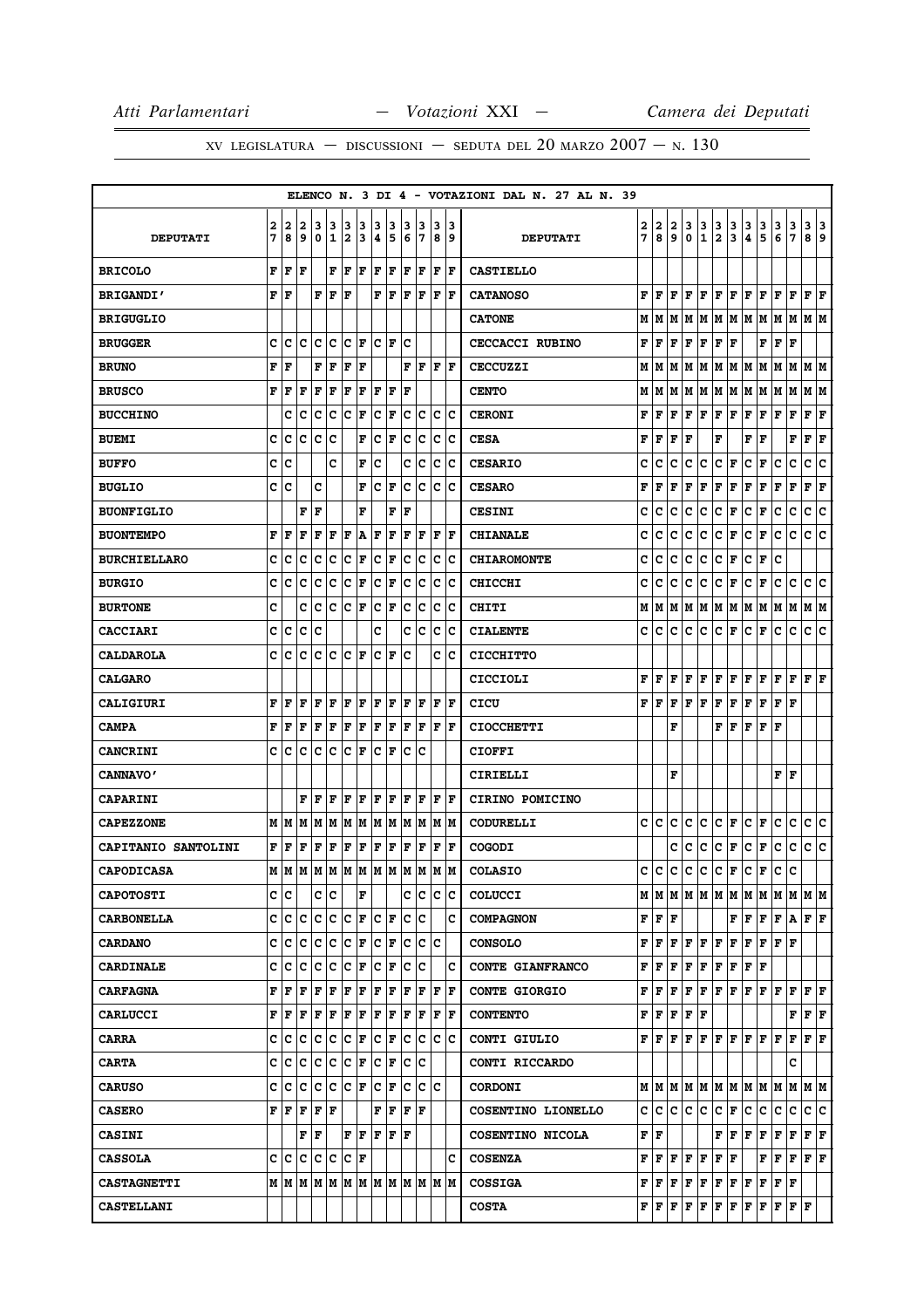|                          |        |                                       |          |                                 |        |        |               |                      |                |        |                                         |                         |                    | ELENCO N. 3 DI 4 - VOTAZIONI DAL N. 27 AL N. 39 |        |                                         |        |              |                                   |                           |                          |                    |                                                                                                                                                                                                                                                                                                                                                                                                           |               |               |                           |             |
|--------------------------|--------|---------------------------------------|----------|---------------------------------|--------|--------|---------------|----------------------|----------------|--------|-----------------------------------------|-------------------------|--------------------|-------------------------------------------------|--------|-----------------------------------------|--------|--------------|-----------------------------------|---------------------------|--------------------------|--------------------|-----------------------------------------------------------------------------------------------------------------------------------------------------------------------------------------------------------------------------------------------------------------------------------------------------------------------------------------------------------------------------------------------------------|---------------|---------------|---------------------------|-------------|
| <b>DEPUTATI</b>          | 2<br>7 | 2<br>8                                | 2<br>و ا | 3<br>0                          | 3<br>1 | 3<br>2 | 3<br>13       | з<br>14              | 3<br>15        | з<br>6 | 3<br>17                                 | з                       | 13<br>89           | <b>DEPUTATI</b>                                 | 2<br>7 | $\overline{\mathbf{2}}$<br>8            | 2<br>9 | 3<br>0       | $\frac{3}{1}$                     | $\frac{3}{2}$             | $\frac{3}{3}$            | $\frac{3}{4}$      | $\frac{3}{5}$                                                                                                                                                                                                                                                                                                                                                                                             | $\frac{3}{6}$ | $\frac{3}{7}$ | 3<br>8 9                  | 3           |
| <b>COSTANTINI</b>        | c      | lc                                    | ١c       | ١c                              | lc     | lc     | ١F            | IC IF                |                |        | lc Ic                                   |                         | c c                | DI CAGNO ABBRESCIA                              | F      | F                                       | F      | F            | F                                 | F                         | F                        | F                  | F                                                                                                                                                                                                                                                                                                                                                                                                         | F             | F             | F                         | l F         |
| <b>COTA</b>              |        | f   F                                 |          |                                 |        |        |               |                      |                |        |                                         |                         |                    | DI CENTA                                        |        |                                         |        |              |                                   |                           |                          |                    |                                                                                                                                                                                                                                                                                                                                                                                                           |               |               |                           |             |
| <b>CRAPOLICCHIO</b>      | c      | c                                     | c        | с                               | Ιc     | Ιc     | ١A            |                      | A              | Iс     | Iс                                      | IC.                     | Ιc                 | <b>DI GIOIA</b>                                 |        |                                         |        |              |                                   |                           |                          |                    |                                                                                                                                                                                                                                                                                                                                                                                                           | c             |               |                           |             |
| <b>CRAXI</b>             | F      | F                                     | l F      |                                 |        |        |               |                      |                |        |                                         |                         |                    | DI GIROLAMO                                     | c      | c                                       | c      | c            | c                                 |                           | C F                      | $ {\tt C} $ F      |                                                                                                                                                                                                                                                                                                                                                                                                           | c             | c             | c c                       |             |
| <b>CREMA</b>             |        |                                       |          |                                 |        |        |               |                      |                |        |                                         |                         |                    | <b>DILIBERTO</b>                                | C      | c                                       | C      | c            | c                                 | C F                       |                          | C F                |                                                                                                                                                                                                                                                                                                                                                                                                           | c             | c             | c c                       |             |
| CRIMI                    | F      | F                                     | ΙF       | F                               | F      | F      | F             | F                    | F              | F      | F                                       | F                       | ١F                 | <b>DIOGUARDI</b>                                |        |                                         | c      | c            | с                                 | с                         | F                        | c                  | F                                                                                                                                                                                                                                                                                                                                                                                                         | с             | c             | c                         | c           |
| <b>CRISAFULLI</b>        | c      | ١c                                    | Ιc       | Ιc                              | Ιc     | c      | F             | $ {\bf C}  {\bf F} $ |                | Iс     | Iс                                      |                         | $ {\bf C} {\bf C}$ | <b>DIONISI</b>                                  | F      | F                                       | F      | F            | F                                 | F                         | F                        | F                  | Г                                                                                                                                                                                                                                                                                                                                                                                                         | F             | F             | ${\bf F}$ ${\bf F}$       |             |
| <b>CRISCI</b>            | c      | с                                     | c        | c                               | Ιc     | Ιc     | lF.           | Ιc                   | F              | lc     | Ιc                                      | Iс                      | ΙC                 | <b>DI PIETRO</b>                                | М      | M                                       | м      | M            | M                                 |                           | M   M                    |                    | M M                                                                                                                                                                                                                                                                                                                                                                                                       | M             | M             | M M                       |             |
| <b>CROSETTO</b>          | F      | F                                     | F        | F                               | F      |        |               |                      | F              | F      | lF                                      |                         |                    | D'IPPOLITO VITALE                               | М      | М                                       | М      | М            | M                                 | М                         | M                        | Μ                  | M                                                                                                                                                                                                                                                                                                                                                                                                         | Μ             | M             | MM                        |             |
| <b>CUPERLO</b>           | c      | с                                     | c        | c                               | c      | Ιc     | lF.           | Ιc                   | lF.            | Iс     | Iс                                      | Iс                      | Ιc                 | DI SALVO                                        | c      | c                                       | с      | c            | с                                 | с                         | c                        | с                  | F                                                                                                                                                                                                                                                                                                                                                                                                         | c             | c             | с                         | c           |
| D'AGRO'                  |        |                                       |          |                                 |        |        |               |                      |                |        |                                         |                         |                    | DI VIRGILIO                                     | F      | F                                       | F      | F            | F                                 |                           | $\mathbf{F} \mathbf{F} $ | F F                |                                                                                                                                                                                                                                                                                                                                                                                                           | F             | F             | ${\bf F} \mid {\bf F}$    |             |
| <b>D'ALEMA</b>           | M      | lм                                    |          | MMMMMM                          |        |        |               |                      | IM IM IM IM IM |        |                                         |                         |                    | <b>DONADI</b>                                   | c      | c                                       | c      | c            | c                                 | C F                       |                          | $ c _F$            |                                                                                                                                                                                                                                                                                                                                                                                                           |               | Α             |                           |             |
| <b>D'ALIA</b>            |        | FF                                    | F        |                                 |        |        | F             | F                    | F              | F      | F                                       |                         | F  F               | <b>DOZZO</b>                                    | F      | F                                       | F      | F            | F                                 |                           |                          |                    |                                                                                                                                                                                                                                                                                                                                                                                                           | F             |               |                           |             |
| <b>D'AMBROSIO</b>        |        |                                       |          |                                 |        |        |               |                      |                |        |                                         |                         |                    | <b>DRAGO</b>                                    |        |                                         |        |              |                                   |                           |                          |                    |                                                                                                                                                                                                                                                                                                                                                                                                           |               |               |                           |             |
| <b>DAMIANO</b>           |        | MM                                    | M        | MM                              |        |        |               |                      | M  M  M  M     |        | M  M  M  M                              |                         |                    | DUILIO                                          | М      | м                                       | м      | м            | М                                 |                           |                          |                    | M   M   M   M   M                                                                                                                                                                                                                                                                                                                                                                                         |               | м             | MM                        |             |
| <b>D'ANTONA</b>          | c      | ΙC                                    |          |                                 |        |        |               | $ {\bf C}  {\bf F} $ |                |        | c c                                     |                         | c c                | <b>D'ULIZIA</b>                                 | c      | c                                       | с      | с            | с                                 | C F                       |                          |                    |                                                                                                                                                                                                                                                                                                                                                                                                           | с             | с             | c c                       |             |
| <b>D'ANTONI</b>          |        | MM                                    | M        | lм                              | lм     | M      | M             |                      | M M            | lм     | M                                       |                         | M  M               | <b>DURANTI</b>                                  |        |                                         | c      | c            | с                                 | c                         | Г                        | $ {\tt C} \,  $ F  |                                                                                                                                                                                                                                                                                                                                                                                                           | с             | c             | c                         | ∣c          |
| <b>DATO</b>              |        | c                                     | c        | c                               | c      | c      | F             | c                    | F              | c      | ∣c                                      | c                       | c                  | <b>DUSSIN</b>                                   | F      | F                                       | F      | F            | F                                 | $\mathbf{F}   \mathbf{F}$ |                          |                    |                                                                                                                                                                                                                                                                                                                                                                                                           | F             |               |                           | F           |
| DE ANGELIS               | c      | Ιc                                    | c        | Iс                              | Ιc     | c      | Iс            | $ {\bf C}  {\bf F} $ |                | Ιc     | Ιc                                      | ΙC                      | ΙC                 | <b>EVANGELISTI</b>                              | c      | c                                       | c      | c            | c                                 | c                         | F                        | c                  | F                                                                                                                                                                                                                                                                                                                                                                                                         |               |               |                           |             |
| DE BIASI                 | c      | Ιc                                    | c        | Iс                              | Ιc     | Ιc     | F             | Ιc                   |                | c      | Iс                                      | Iс                      | Ιc                 | <b>FABBRI</b>                                   |        | MIM                                     | M      | M            |                                   |                           |                          |                    | M  M  M  M  M  M  M  M  M                                                                                                                                                                                                                                                                                                                                                                                 |               |               |                           |             |
| <b>DE BRASI</b>          | c      | c                                     | lc       | ١c                              | ∣c     | c      | ١F            |                      | F              | lc.    | ∣c                                      |                         | c c                | <b>FABRIS</b>                                   | М      | M                                       | М      |              |                                   |                           |                          |                    | M  M  M  M  M  M  M  M  M  M                                                                                                                                                                                                                                                                                                                                                                              |               |               |                           |             |
| <b>DE CASTRO</b>         |        | M   M                                 |          | M  M  M  M  M  M  M  M  M  M  M |        |        |               |                      |                |        |                                         |                         |                    | <b>FADDA</b>                                    | c      | c                                       | с      | с            | c                                 | c                         | lc.                      | c                  | F                                                                                                                                                                                                                                                                                                                                                                                                         | c             | c             | c                         | ١c          |
| <b>DE CORATO</b>         |        |                                       |          |                                 |        |        |               |                      |                |        |                                         |                         |                    | <b>FALLICA</b>                                  | F      | F                                       | F      | F            | F                                 | ${\bf F} \,   \, {\bf F}$ |                          | F                  | F                                                                                                                                                                                                                                                                                                                                                                                                         | F             | F             | ${\bf F} \,   \, {\bf F}$ |             |
| <b>DE CRISTOFARO</b>     | c      | ١c                                    | Ιc       | Iс                              | Ιc     | c      | Iс            | A F                  |                |        | c c                                     |                         | c c                | <b>FALOMI</b>                                   | с      | c                                       | с      | с            | с                                 |                           | Α                        | c                  | F                                                                                                                                                                                                                                                                                                                                                                                                         | с             | с             | c                         | c           |
| <b>DEIANA</b>            |        |                                       | c        | lc.                             | ∣c     | c      | F             | c c                  |                |        | c c                                     |                         | c c                | <b>FARINA DANIELE</b>                           | c      | c                                       | c      | c            | c                                 | c.                        | ∣c∶                      | $ c _{\mathbf{F}}$ |                                                                                                                                                                                                                                                                                                                                                                                                           | c             | c             | c c                       |             |
| DE LAURENTIIS            | F      | F                                     | IF.      | F   F   F   F   F   F   F       |        |        |               |                      |                |        |                                         | F                       | F                  | <b>FARINA GIANNI</b>                            | c      | c                                       | c      | $\mathbf{c}$ | lc.                               |                           | c A                      |                    | C A                                                                                                                                                                                                                                                                                                                                                                                                       | c             | lc.           |                           | $\mathbf c$ |
| <b>DELBONO</b>           |        |                                       |          |                                 |        |        |               |                      |                |        |                                         |                         |                    | <b>FARINONE</b>                                 |        | c Ic                                    | c      | C            |                                   |                           | C C F C F                |                    |                                                                                                                                                                                                                                                                                                                                                                                                           | IC.           | c             | lc Ic                     |             |
| DEL BUE                  |        | F F F                                 |          |                                 |        |        | $\bf  F F F $ |                      | F              |        |                                         | $\bf F$ $\bf F$ $\bf F$ |                    | <b>FASCIANI</b>                                 |        |                                         |        |              |                                   |                           |                          |                    | C  C C  C C  F C  F C  C C  C                                                                                                                                                                                                                                                                                                                                                                             |               |               |                           |             |
| <b>DELFINO</b>           |        | FF                                    | F F      |                                 | ١F     | F      | F             | F F                  |                | F      | A                                       |                         | F  F               | <b>FASOLINO</b>                                 |        | ${\tt F}$ ${\tt F}$ ${\tt F}$ ${\tt I}$ |        |              |                                   |                           |                          |                    |                                                                                                                                                                                                                                                                                                                                                                                                           |               |               |                           |             |
| <b>D'ELIA</b>            |        | c c c c c                             |          |                                 |        |        |               |                      | C F C F C C    |        |                                         |                         | $ {\bf C} {\bf C}$ | <b>FASSINO</b>                                  |        |                                         |        |              |                                   |                           |                          |                    |                                                                                                                                                                                                                                                                                                                                                                                                           |               |               |                           |             |
| <b>DELLA VEDOVA</b>      |        |                                       | F        | lF.                             | F      | F F    |               |                      | F              |        | F                                       | lF.                     | ١F                 | <b>FAVA</b>                                     |        |                                         |        |              |                                   |                           |                          |                    | ${\bf F}\, \, {\bf F}\, \, {\bf F}\, \, {\bf F}\, \, {\bf F}\, \, {\bf F}\, \, {\bf F}\, \, {\bf F}\, \, {\bf F}\, \, {\bf F}\, \, {\bf F}\, \,$                                                                                                                                                                                                                                                          |               |               |                           |             |
| <b>DELL'ELCE</b>         |        | ${\bf F}$ $\bf   \bf F$ $\bf   \bf F$ |          | F                               | ΙF     | F      | F             | F  F                 |                |        |                                         |                         |                    | <b>FEDELE</b>                                   |        |                                         |        |              |                                   |                           |                          |                    | ${\bf F} \,   \, {\bf F} \,   \, {\bf F} \,   \, {\bf F} \,   \, {\bf F} \,   \, {\bf F} \,   \, {\bf F} \,   \, {\bf F} \,   \, {\bf F} \,   \, {\bf F} \,   \, {\bf F} \,   \, {\bf F} \,   \, {\bf F} \,   \, {\bf F} \,   \, {\bf F} \,   \, {\bf F} \,   \, {\bf F} \,   \, {\bf F} \,   \, {\bf F} \,   \, {\bf F} \,   \, {\bf F} \,   \, {\bf F} \,   \, {\bf F} \,   \, {\bf F} \,   \, {\bf F}$ |               |               |                           |             |
| DEL MESE                 |        |                                       |          |                                 |        |        |               |                      |                |        |                                         |                         |                    | <b>FEDI</b>                                     |        | C C                                     | c      |              | c c                               |                           |                          |                    | F C F                                                                                                                                                                                                                                                                                                                                                                                                     |               | C C C C       |                           |             |
| <b>D'ELPIDIO</b>         |        | C  C  C  C  C  C  F  C  F  C  C  C  C |          |                                 |        |        |               |                      |                |        |                                         |                         |                    | FERRARA                                         | c l    | c                                       | c      | c            |                                   | $ C C $ $\mathbf{F}$      |                          |                    |                                                                                                                                                                                                                                                                                                                                                                                                           | c             |               |                           |             |
| <b>DE LUCA FRANCESCO</b> |        | ${\bf F}$ $\bf F$ $\bf F$ .           |          |                                 | F F F  |        |               |                      |                |        | $ {\bf F}  {\bf F}  {\bf F}$ $ {\bf F}$ |                         |                    | <b>FERRARI</b>                                  |        | C C C                                   |        |              | $ {\tt c}\, {\tt c}\, {\tt c}\, $ |                           |                          |                    | C F                                                                                                                                                                                                                                                                                                                                                                                                       |               | c c c c       |                           |             |
| DE LUCA VINCENZO         |        | C C F C C F C F C F C C               |          |                                 |        |        |               |                      |                |        |                                         |                         | c c                | <b>FERRIGNO</b>                                 |        | $_{\rm F F }$                           | F      | F            | F                                 |                           | F F                      | F F                |                                                                                                                                                                                                                                                                                                                                                                                                           |               |               |                           |             |
| <b>DE MITA</b>           |        | C C C C C F C F C C C                 |          |                                 |        |        |               |                      |                |        |                                         |                         | c c                | <b>FIANO</b>                                    | c      |                                         | c      | c.           | c                                 |                           | C F                      |                    | $ c _F  c c c c$                                                                                                                                                                                                                                                                                                                                                                                          |               |               |                           |             |
| DE PICCOLI               |        |                                       |          |                                 |        |        |               |                      |                |        |                                         |                         |                    | <b>FILIPPESCHI</b>                              |        | c c                                     | c      | c            | c.                                |                           | C F                      |                    | $ c _F  c c c c$                                                                                                                                                                                                                                                                                                                                                                                          |               |               |                           |             |
| <b>DE SIMONE</b>         |        |                                       |          |                                 |        |        |               |                      |                |        |                                         |                         |                    | <b>FILIPPI</b>                                  |        |                                         |        |              | F F F F F                         |                           |                          |                    | F F F F F F                                                                                                                                                                                                                                                                                                                                                                                               |               |               |                           |             |
| <b>DE ZULUETA</b>        |        | C C C C C F C F                       |          |                                 |        |        |               |                      |                |        |                                         |                         | c                  | FILIPPONIO TATARELLA                            |        |                                         |        |              |                                   |                           |                          |                    | $\mathbf{F} \,   \, \mathbf{F} \,   \, \mathbf{F} \,   \, \mathbf{F} \,   \, \mathbf{F} \,   \, \mathbf{F} \,   \, \mathbf{F} \,   \, \mathbf{F} \,   \, \mathbf{F} \,   \, \mathbf{F} \,   \, \mathbf{F} \,   \, \mathbf{F} \,   \, \mathbf{F} \,   \, \mathbf{F} \,   \, \mathbf{F} \,   \, \mathbf{F} \,   \, \mathbf{F} \,   \, \mathbf{F} \,   \, \mathbf{F} \,   \, \mathbf{F} \,   \,$             |               |               |                           |             |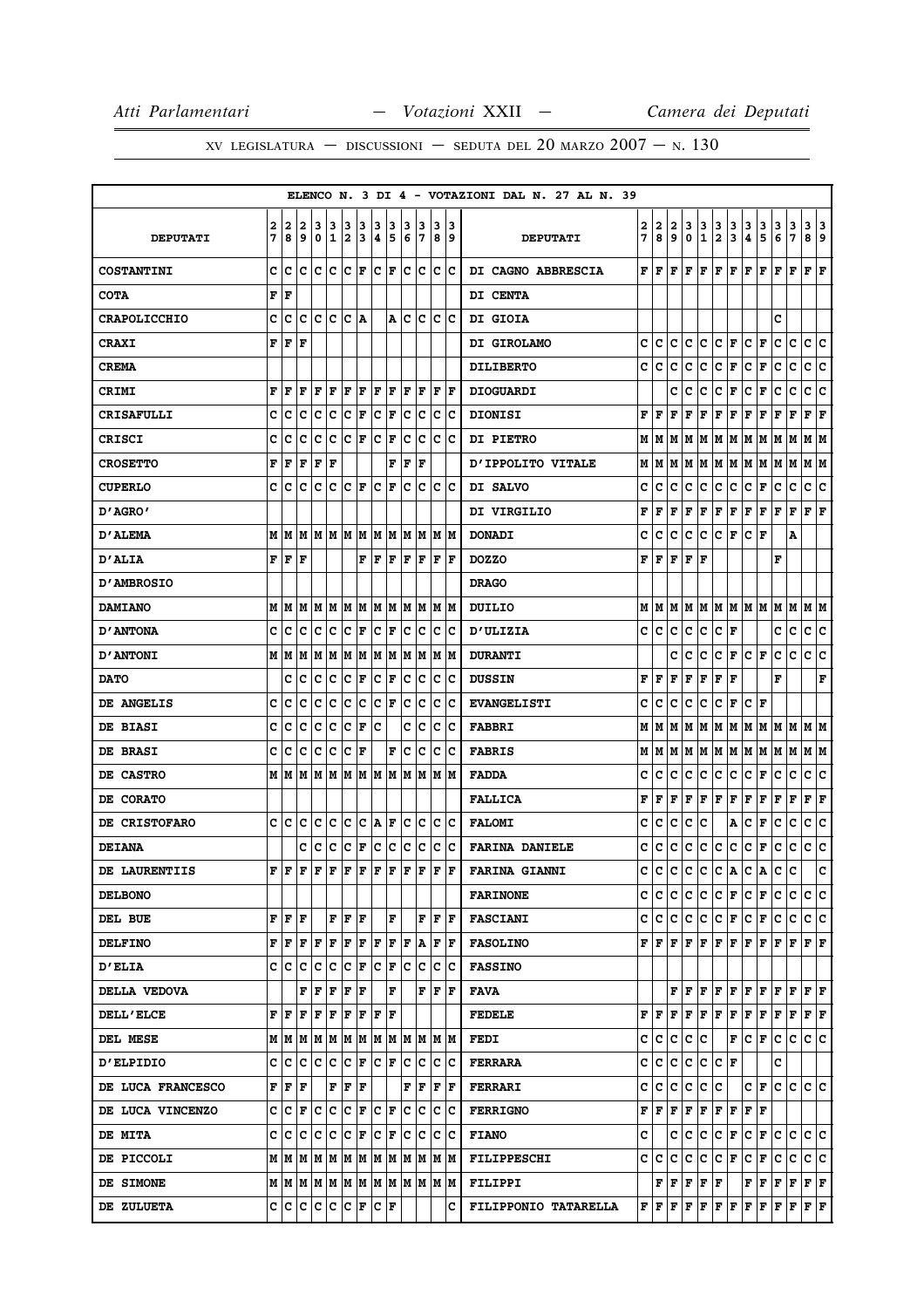|                        |   |             |                      |                   |              |     |                      |     |       |     |     |   |             | ELENCO N. 3 DI 4 - VOTAZIONI DAL N. 27 AL N. 39 |   |                                                                                 |      |       |             |                      |                           |                       |               |   |                               |                        |     |
|------------------------|---|-------------|----------------------|-------------------|--------------|-----|----------------------|-----|-------|-----|-----|---|-------------|-------------------------------------------------|---|---------------------------------------------------------------------------------|------|-------|-------------|----------------------|---------------------------|-----------------------|---------------|---|-------------------------------|------------------------|-----|
|                        | 2 | 2           | 2                    | з                 | 3            | 3   | з                    | з   | з     | 3   | з   | з | 13          |                                                 | 2 | 2                                                                               | 2    | 3     | 3           | 3                    |                           | 3                     |               | 3 |                               | 3                      | 3   |
| <b>DEPUTATI</b>        | 7 | 8           | 9                    | 0                 | $\mathbf{1}$ | 2   | 3                    | 4   | 5     | 6   | 17  | 8 | و ا         | <b>DEPUTATI</b>                                 | 7 | 8                                                                               | 9    | 0     | $\mathbf 1$ | $\overline{2}$       | $\frac{3}{3}$             | 4                     | $\frac{3}{5}$ | 6 | 3<br>7                        | 8                      | 9   |
| <b>FINCATO</b>         |   |             | c                    | Iс                | Ιc           | Ιc  | lF.                  | c   | lF    | c   | lc  | c | Ιc          | <b>GAROFANI</b>                                 | c | c                                                                               | c    | c     | c           | C                    | F                         | c                     | l F           | c | c                             | c                      | ١c  |
| <b>FINI GIANFRANCO</b> | F | F           | F                    | F                 | $\mathbf F$  | l F |                      | F   | F     | F   | F   | F | lF.         | <b>GASPARRI</b>                                 |   | $M$   $M$   $M$   $M$   $M$   $M$   $M$   $M$   $M$   $M$                       |      |       |             |                      |                           |                       |               |   |                               | M M                    |     |
| <b>FINI GIUSEPPE</b>   | F | F           | F                    | F                 | F            |     | F                    | l F | F     | l F | ΙF  | F | ΙF          | <b>GELMINI</b>                                  | F | ١F                                                                              | F    | l F   | F           | F                    | F                         | F                     | l F           | F | F                             |                        | F   |
| <b>FIORIO</b>          | c | c           | c                    | c                 | c            | c   | F                    | c   | F     | c   | Ιc  | c | Ιc          | <b>GENTILI</b>                                  | c | c                                                                               | с    | c     | с           | c                    | F                         | с                     | F             | c | c                             | c                      | c   |
| <b>FIORONI</b>         | M | М           | M                    | М                 | M            | M   | M                    | lм  | M     | lм  | lм  | M | M           | <b>GENTILONI SILVERI</b>                        | М | м                                                                               | М    | м     | M           | MM                   |                           | М                     | M             | М | M                             | м                      | lМ  |
| <b>FISTAROL</b>        | C | c           | C                    | c                 | C            | c   | F                    | c   | F     | c   | Ιc  | c | Ιc          | <b>GERMANA'</b>                                 | F | lF.                                                                             | l F  | l F   | F           | F                    | F                         | F                     | F             | F | F                             |                        | F   |
| <b>FITTO</b>           | F | F           | F                    | F                 | F            | F   | F                    | l F | F     | ΙF  | F   | F | l F         | <b>GERMONTANI</b>                               |   |                                                                                 | F    | l F   |             | F                    | F                         | F                     | F             | F | F                             | F                      | F   |
| <b>FLORESTA</b>        | F | F           | F                    | F                 | F            | F   | F                    | ΙF  | F     | l F | F   | F | l F         | <b>GHIZZONI</b>                                 | c | c                                                                               | c    | c     | c           |                      | F                         | c                     | F             | c | c                             | c                      | c   |
| <b>FLUVI</b>           | c | с           | c                    | с                 | c            | c   | F                    | c   | F     | c   | Iс  | c | Ιc          | <b>GIACHETTI</b>                                | c | c                                                                               | c    | c     | C           | c                    | F                         | c                     | F             | c | c                             | c                      | c   |
| FOGLIARDI              | c | c           | c                    | c                 | c            | с   | F                    | c   | F     | c   | c   | с | Iс          | <b>GIACOMELLI</b>                               | c | c                                                                               | с    | c     |             |                      | F                         |                       | F             | c | c                             | c                      | c   |
| <b>FOLENA</b>          | c | c           | c                    | c                 | c            | c   | F                    | c   | F     | c   | Ιc  | c | Ιc          | <b>GIACOMONI</b>                                | F | l F                                                                             | F    | F     | F           | F                    | F                         | lF.                   | F             | F |                               | ${\bf F} \mid {\bf F}$ |     |
| FONTANA CINZIA MARIA   | М | M           | М                    | М                 | M            | M   | M                    | lм  | M     | lм  | lм  | M | lм          | <b>GIBELLI</b>                                  |   |                                                                                 |      |       |             | F                    | l F                       |                       |               | F |                               | F                      | F   |
| FONTANA GREGORIO       | F | l F         | l F                  | F                 | F            | F   | F                    |     | F     |     | F   | F | lF          | <b>GIORDANO</b>                                 |   |                                                                                 |      |       |             |                      |                           |                       |               |   |                               |                        |     |
| <b>FORGIONE</b>        | M | lМ          | M                    | M                 | M            | lМ  | M                    | lм  | lм    | lм  | M   | M | lм          | GIORGETTI ALBERTO                               | F | l F                                                                             | F    | lF.   | F           | ١F                   |                           | F F                   |               | F | l F                           | $\bf{F}$ $\bf{F}$      |     |
| <b>FORLANI</b>         | F | F           | F                    |                   | F            | F   | F                    | F   | F     | l F | F   | F | l F         | GIORGETTI GIANCARLO                             | F | l F                                                                             | F    | F     | F           |                      |                           |                       |               | F |                               |                        |     |
| <b>FORMISANO</b>       |   | F           | l F                  | F                 | l F          | F   | F                    | ΙF  | F     |     | F   | F | lF.         | <b>GIOVANARDI</b>                               | F | ١F                                                                              | F    | l F   | F   F       |                      |                           | FF                    |               | F | $\mathbf{F}$                  | $\bf{F}$ $\bf{F}$      |     |
| <b>FOTI</b>            | F | F           | F                    | F                 |              | F   | F                    | F   | F     | ΙF  | F   | F | F           | <b>GIOVANELLI</b>                               | c | c                                                                               | c    | c     | с           | c                    |                           |                       |               |   | c                             | с                      | c   |
| <b>FRANCESCATO</b>     | c | c           | c                    | c                 |              | c   | F                    | c   | F     | c   | Ιc  | c | lc          | <b>GIRO</b>                                     | F | l F                                                                             | F    | l F   | F           |                      | F                         | F                     | F             | F | F                             | $\bf{F}$ $\bf{F}$      |     |
| <b>FRANCESCHINI</b>    | M | M           | M                    | M                 | M            | M   | lм                   | M   | lм    | M   | M   | M | lм          | <b>GIUDICE</b>                                  | F | ΙF                                                                              | F    | l F   | ΙF          |                      | F                         | F                     | F             | F | l F                           |                        |     |
| <b>FRANCI</b>          | c | c           | c                    | c                 | c            | c   |                      | c   | F     | c   | Ιc  | c | Ιc          | <b>GIUDITTA</b>                                 |   |                                                                                 |      |       |             |                      |                           |                       |               |   |                               |                        |     |
| <b>FRANZOSO</b>        | F | F           | F                    | F                 | F            | F   | F                    | ΙF  | F     | ΙF  | F   | F | lF.         | <b>GIULIETTI</b>                                | c | c                                                                               | Iс   | c     | c           | c                    | F                         | с                     | l F           | с | c                             | c c                    |     |
| <b>FRASSINETTI</b>     | F | F           | F                    | F                 | F            | F   | F                    | F   | F     | F   | F   | F | l F         | GOISIS                                          | F | l F                                                                             | F    |       | F           | F                    | ΙF                        | F                     | F             | F | F                             | F                      | F   |
| <b>FRATTA PASINI</b>   | F | F           | l F                  | F                 | F            | F   | F                    | F   | F     | lF. | F   | F | lF.         | GOZI                                            |   | M   M                                                                           |      |       |             |                      | M  M  M  M  M  M  M  M  M |                       |               |   |                               | M M                    |     |
| <b>FRIAS</b>           | c | c           | c                    | c                 | c            | c   | F                    | c   | F     |     | c   | с | Ιc          | <b>GRASSI</b>                                   | c | c                                                                               | c    | c     | с           | с                    | F                         | c                     | F             | c | c                             | с                      | c   |
| <b>FRIGATO</b>         | c | c           | c                    | c                 | C            | c   |                      | c   | F     | c   | c   | c | Ιc          | <b>GRECO</b>                                    | F | F                                                                               | F  F |       |             |                      |                           |                       |               |   |                               |                        |     |
| <b>FRONER</b>          | C | C           | C                    | c                 | C            | c   | C                    | lc. | F     | lc  | c   | c | lc.         | GRILLINI                                        | c | lc.                                                                             |      |       |             |                      |                           |                       |               |   | $ c c c c _F c _F c c c c c $ |                        |     |
| <b>FUGATTI</b>         | F |             | F                    | F                 | F            | F   | F                    | F   | F     | F   | l F | F | ١F          | <b>GRIMALDI</b>                                 |   |                                                                                 |      |       |             |                      |                           |                       |               |   |                               |                        |     |
| <b>FUMAGALLI</b>       |   |             | c                    | Ιc                | c            | c c |                      | C F |       |     | c c |   | lc Ic       | <b>GRIMOLDI</b>                                 |   | ${\bf F}$ $\bf [F]$ ${\bf F}$ $\bf [F]$ ${\bf F}$ $\bf [F]$ ${\bf F}$ $\bf [F]$ |      |       |             |                      |                           |                       |               | F | lF.                           |                        | F   |
| <b>FUNDARO'</b>        |   | c  c        | с                    | с                 | Iс           | Ιc  | c                    |     |       | c   | Iс  | c | ١c          | <b>GUADAGNO</b>                                 |   | c c                                                                             | lc.  | lc.   | lc.         | $ {\bf C}  {\bf F} $ |                           | $ {\bf C}  {\bf F} $  |               | с | c                             | c                      | lc. |
| <b>GALANTE</b>         |   |             |                      | M   M   M   M   M |              |     |                      |     | MMMMM |     | M M |   | M  M        | <b>HOLZMANN</b>                                 | F | F                                                                               | F    | F     | F           |                      | F F F F                   |                       |               | F | F                             | $\bf{F}$ $\bf{F}$      |     |
| <b>GALATI</b>          |   | MM          | lм                   | M M               |              | M   | M                    |     | M M   | lм  | lм  |   | lm Im       | <b>IACOMINO</b>                                 | c | lc.                                                                             | c    | lc.   | c           | C F                  |                           |                       |               | c | c                             |                        |     |
| <b>GALEAZZI</b>        | c | $ {\bf c} $ | lc.                  | Ιc                |              | c   | F                    | c   | F     | с   | c   | c | $ {\bf c} $ | <b>IANNARILLI</b>                               |   | ${\bf F}$ $\bf F$ $\bf F$                                                       |      |       | F           | F                    | $ {\bf F}  {\bf F} $      |                       |               | F | $\mathbf F$                   |                        |     |
| <b>GALLETTI</b>        |   |             |                      |                   |              |     | F                    | F   | F     | F   | F   | F | F           | <b>IANNUZZI</b>                                 |   | c c                                                                             |      | c c   | c           | $ {\bf C}\, $ F $ $  |                           | $ {\bf C}  {\bf F} $  |               | с | $\mathbf c$                   | c c                    |     |
| <b>GALLI</b>           | F | ١F          | F                    | F                 | F            | F   | F                    | F   | F     | F   | F   |   | F F         | <b>INCOSTANTE</b>                               | c | IC.                                                                             | IC.  | C.    | С           | $ {\bf C}\, $ F      |                           | $ {\tt C}\> {\tt F} $ |               | с | c                             | c c                    |     |
| <b>GAMBA</b>           |   | FF          | $ {\bf F}  {\bf F} $ |                   |              | F   | F                    | F   | F     | F   | F   | F | ١F          | <b>INTRIERI</b>                                 |   | c c c                                                                           |      |       | C C C F     |                      |                           | $ {\bf C}  {\bf F} $  |               | c | c                             | c c                    |     |
| <b>GAMBESCIA</b>       | c | ΙC          | c                    | c                 | Iс           | Ιc  | F                    | Ιc  | Iс    | lc. | Iс  | c | Ιc          | <b>JANNONE</b>                                  |   |                                                                                 |      | F F F |             |                      | F                         |                       |               |   | F                             |                        |     |
| <b>GARAGNANI</b>       | F | F           | F                    | F                 | F            | F   | F                    | F   | F     | F   | F   | F | ١F          | <b>KHALIL</b>                                   |   | c c c                                                                           |      | IC.   | c c         |                      |                           | c                     |               | c | c                             | c c                    |     |
| <b>GARAVAGLIA</b>      | F | F           | F                    | F                 | F            | F   | F                    | F   | F     | F   | F   | F | F           | <b>LA FORGIA</b>                                |   | c c                                                                             | IC.  | c     | lc.         | C F                  |                           |                       | F             | с | c                             | c c                    |     |
| <b>GARDINI</b>         | F | ١F          | F                    | F                 | F            | F   | F                    | F   | ١F    | lF. | ١F  | F | ١F          | LAGANA' FORTUGNO                                |   | M   M   M   M   M   M   M   M                                                   |      |       |             |                      |                           |                       |               | M | M                             | M   M                  |     |
| GARNERO SANTANCHE'     |   | F           |                      | F                 |              | F   | $ {\bf F}  {\bf F} $ |     |       | F   |     | F |             | <b>LAINATI</b>                                  |   | ${\bf F}$ $\bf F$ $\bf F$ $\bf F$ $\bf F$                                       |      |       |             | F F                  |                           | F F                   |               | F | F                             | $ {\bf F}  {\bf F} $   |     |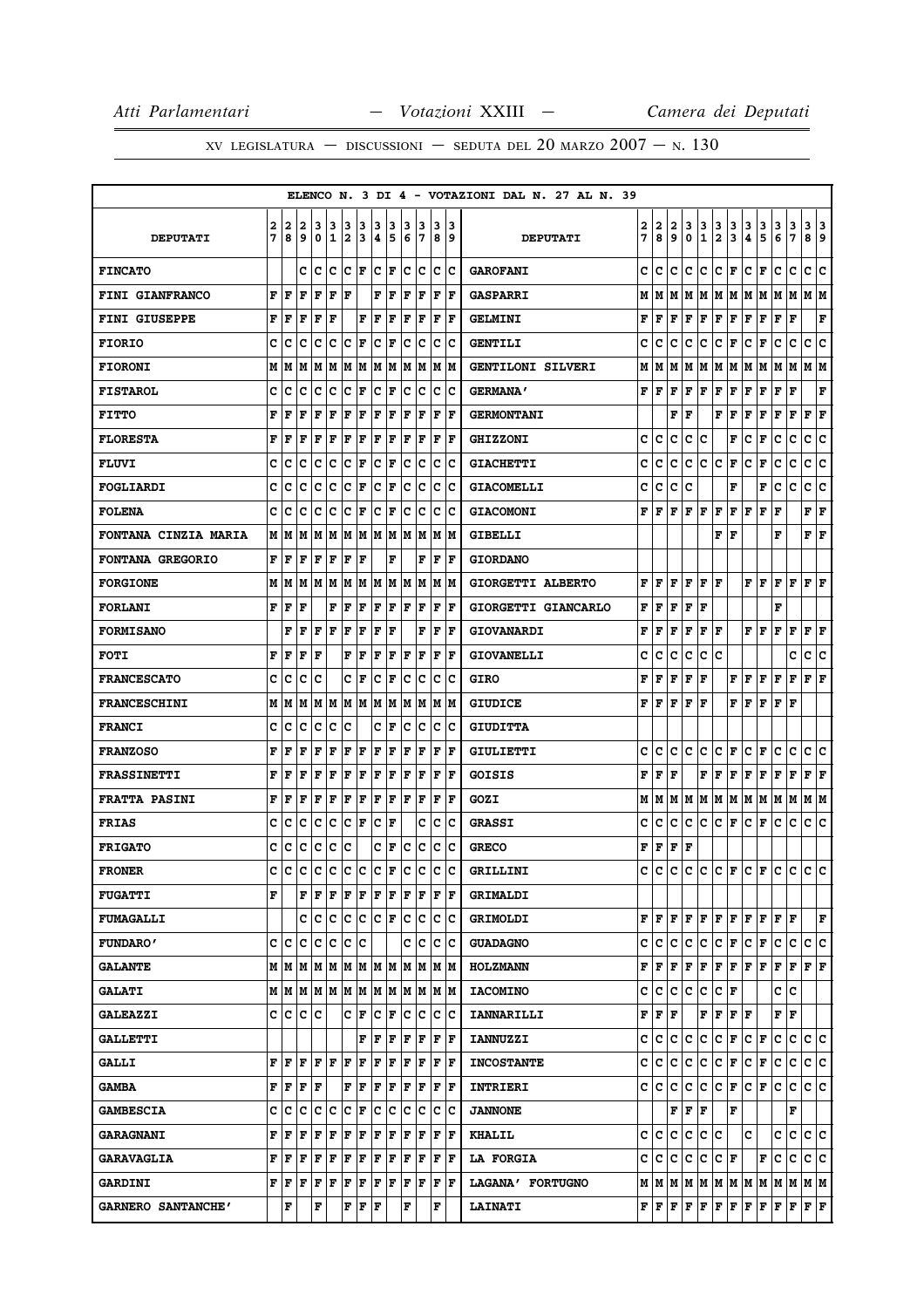# XV LEGISLATURA — DISCUSSIONI — SEDUTA DEL 20 MARZO  $2007 - N. 130$

|                     |   |          |                             |                         |     |                      |         |                      |          |        |                                                                                                                                                            |     |                      | ELENCO N. 3 DI 4 - VOTAZIONI DAL N. 27 AL N. 39 |        |                                              |          |        |         |                              |        |                       |                     |                                                                                                                                                       |                               |                      |     |
|---------------------|---|----------|-----------------------------|-------------------------|-----|----------------------|---------|----------------------|----------|--------|------------------------------------------------------------------------------------------------------------------------------------------------------------|-----|----------------------|-------------------------------------------------|--------|----------------------------------------------|----------|--------|---------|------------------------------|--------|-----------------------|---------------------|-------------------------------------------------------------------------------------------------------------------------------------------------------|-------------------------------|----------------------|-----|
| <b>DEPUTATI</b>     | 2 | 2<br>7 B | 2<br>و ا                    | 3<br> 0  1              | 13  | 3<br> 2              | 3<br>13 | 3<br>14              | 13<br>15 | 3<br>6 | 13                                                                                                                                                         | 3   | 13<br>789            | <b>DEPUTATI</b>                                 | 2<br>7 | 2<br>8                                       | 2<br>و ا | 3<br>0 | 3<br>12 | 3                            | 3<br>3 | 3<br>14.              | 3<br>5              | 3<br>6                                                                                                                                                | 3<br>7                        | 3 3<br>8             | و ا |
| <b>LA LOGGIA</b>    |   |          |                             |                         |     |                      |         |                      |          |        |                                                                                                                                                            |     |                      | <b>MANCUSO</b>                                  | F      | F                                            | F        | F      | F       |                              | F      |                       | FIF                 |                                                                                                                                                       | F                             | F                    | ΙF  |
| LA MALFA            |   | F F      | ١F                          | l F                     | ١F  |                      |         |                      |          |        | $\bf{F}$ $\bf{A}$ $\bf{F}$ $\bf{F}$ $\bf{F}$ $\bf{F}$                                                                                                      |     | IF IF                | <b>MANTINI</b>                                  | с      | c                                            | с        | Iс     | c       | $ C $ F                      |        | $ {\bf C}  {\bf F} $  |                     | c                                                                                                                                                     | c                             | c c                  |     |
| <b>LAMORTE</b>      |   | F        | F                           | lF.                     | ΙF  | lF.                  | ΙF      | l F                  | l F      |        | F                                                                                                                                                          | F   | ١F                   | <b>MANTOVANI</b>                                | c      | c                                            | c        | с      | c       | $ {\bf C}\> {\bf F} $        |        | с                     | F                   | c                                                                                                                                                     | c                             | c                    | c   |
| <b>LANDOLFI</b>     |   |          |                             | M   M   M   F           |     | F                    | ١A      | F F                  |          | lF.    | ١F                                                                                                                                                         | F   | lF                   | <b>MARAN</b>                                    | c      | с                                            | c        | Iс     | lC.     | $ C $ F                      |        | $ {\tt C}  {\tt F} $  |                     | с                                                                                                                                                     | c                             | c                    | c   |
| <b>LANZILLOTTA</b>  |   |          |                             |                         |     |                      |         |                      |          |        |                                                                                                                                                            |     |                      | <b>MARANTELLI</b>                               | c      | c                                            | IC.      |        | C C C F |                              |        | $ {\bf C}  {\bf F} $  |                     | с                                                                                                                                                     | c                             | c c                  |     |
| <b>LARATTA</b>      | c | c        | c                           | Iс                      | lc  | Ιc                   | F       | $ {\bf C}  {\bf F} $ |          | ΙC     | Iс                                                                                                                                                         |     | ic ic                | <b>MARCAZZAN</b>                                |        |                                              |          |        |         |                              |        |                       |                     |                                                                                                                                                       |                               |                      |     |
| LA RUSSA            |   | FF       | F                           | ١F                      |     | $ {\bf F}  {\bf F} $ |         | $ {\bf F} {\bf F}$   |          |        | F                                                                                                                                                          |     |                      | <b>MARCENARO</b>                                | c      |                                              |          |        |         |                              |        |                       |                     | IС                                                                                                                                                    | lc.                           | c c                  |     |
| <b>LATTERI</b>      | c | c        | c                           | c                       | Iс  | Iс                   | F       | lc.                  | F        | Iс     | Ιc                                                                                                                                                         | c   | ١c                   | <b>MARCHI</b>                                   | c      | с                                            | c        | c      | Iс      | $ {\bf C}  {\bf F} $         |        | C                     | F                   | с                                                                                                                                                     | c                             | c                    | c   |
| <b>LAURINI</b>      | F | l F      | F                           | F                       | F   | F                    | F       | l F                  | F        | ΙF     | ΙF                                                                                                                                                         |     |                      | <b>MARGIOTTA</b>                                | c      | с                                            | c        | с      | IC.     | $ {\tt C} \,  $ F            |        | $ {\tt C}\> {\tt F} $ |                     | с                                                                                                                                                     | c                             | c                    | c   |
| <b>LAZZARI</b>      | F | l F      | l F                         | ١F                      | F   | F                    | l F     |                      |          | F      | lF.                                                                                                                                                        | lF. | ١F                   | <b>MARIANI</b>                                  | c      | c                                            | c        | c      | c       | C F                          |        | c                     | F                   | c                                                                                                                                                     | c                             | c                    | c   |
| <b>LEDDI MAIOLA</b> | c | c        | c                           | lc                      | Ιc  | Iс                   | F       | $ {\bf C}  {\bf F} $ |          | Iс     | Ιc                                                                                                                                                         | Iс  | ΙC                   | <b>MARINELLO</b>                                | F      | F                                            | F        | F      | F       | F F                          |        | F                     | F                   | F                                                                                                                                                     | F                             | F                    | F   |
| <b>LENNA</b>        | F | F        | F                           | F                       | F   | F                    | F       | F F                  |          | ١F     | lF.                                                                                                                                                        | ١F  |                      | <b>MARINO</b>                                   | c      | с                                            | IC.      | IC.    | lC.     | $ {\tt C} \,  $ ${\tt F} \,$ |        | $ {\bf C}  {\bf F} $  |                     | c                                                                                                                                                     |                               |                      | C   |
| LENZI               | c | c        | lc                          | Iс                      | ١c  | lc.                  | ١F      | IC IF                |          | Ιc     | Ιc                                                                                                                                                         | Iс  | ΙC                   | <b>MARONE</b>                                   | c      | с                                            | c        | c      |         | C F                          |        |                       | F                   |                                                                                                                                                       | c                             | lc.                  | c   |
| LEO                 | F | F        | F                           | F                       | F   | F                    |         |                      |          |        | ${\bf F} \,   \, {\bf F}$                                                                                                                                  |     | $ {\bf F}  {\bf F} $ | <b>MARONI</b>                                   | м      |                                              |          |        |         |                              |        |                       |                     | M  M  M  M  M  M  M  M  M  M                                                                                                                          |                               | M  M                 |     |
| <b>LEONE</b>        | F | l F      | ΙF                          | lF                      | ΙF  | lF.                  | ΙF      | F                    | lF.      | ΙF     | l F                                                                                                                                                        | ΙF  | F                    | <b>MARRAS</b>                                   |        |                                              |          |        |         |                              |        |                       |                     |                                                                                                                                                       |                               |                      |     |
| <b>LEONI</b>        |   |          |                             | М М М Т                 |     | IТ                   | IΤ      | T T                  |          | IТ     | IΤ                                                                                                                                                         |     | T  T                 | <b>MARTELLA</b>                                 | c      | C                                            |          | c c    |         |                              |        | C F C F               |                     | с                                                                                                                                                     | c                             | c c                  |     |
| LETTA               |   |          |                             |                         |     |                      |         |                      |          |        |                                                                                                                                                            |     |                      | MARTINELLI                                      | F      | $F$ $F$ $F$ $F$                              |          |        |         |                              |        | $\bf  F F F F$        |                     | F                                                                                                                                                     | F                             | $\bf{F}$ $\bf{F}$    |     |
| LEVI                |   |          |                             |                         |     |                      |         |                      |          |        |                                                                                                                                                            |     |                      | <b>MARTINELLO</b>                               |        |                                              |          |        |         |                              |        |                       |                     |                                                                                                                                                       |                               |                      |     |
| <b>LICANDRO</b>     |   | c c      |                             | C C C F                 |     |                      |         | C F                  |          |        | c c                                                                                                                                                        | IC. | ΙC                   | <b>MARTINO</b>                                  | F      | F F F                                        |          |        |         |                              |        |                       |                     | $\bf F \, \, \bf F \, \, \bf F \, \, \bf F \, \, \bf F \, \, \bf F$                                                                                   |                               | $ {\bf F}  {\bf F} $ |     |
| LICASTRO SCARDINO   |   | FF       | l F                         |                         | F   | F                    | F       | ١F                   | F        | F      | F                                                                                                                                                          | F   | ١F                   | <b>MARTUSCIELLO</b>                             | F      | lF.                                          | lF.      | lF.    | lF.     | F F                          |        | F F                   |                     | $\bf{F}$ $\bf{F}$                                                                                                                                     |                               | $ {\bf F}  {\bf F} $ |     |
| <b>LI CAUSI</b>     |   | c  c     |                             |                         |     |                      |         | $ {\bf C}  {\bf F} $ |          |        | c  c                                                                                                                                                       |     | c c                  | <b>MASCIA</b>                                   | c      | с                                            | с        | Iс     | с       | $ {\tt C} \,  $ F            |        | $ {\bf C}  {\bf F} $  |                     |                                                                                                                                                       |                               | c  c                 |     |
| LION                | c | c        | Iс                          | c                       | Ιc  |                      | F       | Ιc                   | lF.      | Ιc     | Iс                                                                                                                                                         | Iс  | Ιc                   | <b>MATTARELLA</b>                               | c      | с                                            | c        | с      | Iс      | $ {\bf C}  {\bf F} $         |        | c                     | F                   | с                                                                                                                                                     | c                             | c                    | c   |
| LISI                |   |          |                             |                         |     |                      |         |                      |          |        |                                                                                                                                                            |     |                      | <b>MAZZARACCHIO</b>                             | F      | lF.                                          | lF.      | F      | F F F   |                              |        | F F                   |                     | F                                                                                                                                                     | F                             | F                    | ΙF  |
| <b>LOCATELLI</b>    |   |          |                             | C C C C C F             |     |                      |         | C F                  |          |        | le le le le                                                                                                                                                |     |                      | <b>MAZZOCCHI</b>                                | М      |                                              |          |        |         |                              |        |                       |                     | M  M  M  M  M  M  M  M  M  M                                                                                                                          |                               | M M                  |     |
| <b>LOMAGLIO</b>     |   |          |                             |                         |     |                      |         |                      |          |        |                                                                                                                                                            |     |                      | MAZZONI                                         |        | FIF                                          |          |        |         |                              |        |                       |                     | $\mathbf{F} \left  \mathbf{F} \right  \mathbf{F} \left  \mathbf{A} \right  \mathbf{F} \left  \mathbf{F} \right  \mathbf{F} \left  \mathbf{F} \right $ |                               | F F                  |     |
| LOMBARDI            |   |          |                             | c c c c c c F           |     |                      |         |                      |          |        |                                                                                                                                                            |     |                      | $ F C C C $ MELANDRI                            |        |                                              |          |        |         |                              |        |                       |                     |                                                                                                                                                       | м м м м м м м м м м м м       |                      |     |
| <b>LO MONTE</b>     |   |          |                             |                         |     |                      |         |                      |          |        | FFFFFFFFFFFFFFF                                                                                                                                            |     |                      | MELE                                            |        | F F F F                                      |          |        |         | F                            |        |                       |                     |                                                                                                                                                       |                               |                      |     |
| <b>LONGHI</b>       |   |          |                             | $C  C   C   C   C   F $ |     |                      |         |                      |          |        | c c c c                                                                                                                                                    |     |                      | <b>MELLANO</b>                                  |        |                                              |          |        |         |                              |        |                       |                     |                                                                                                                                                       | $C C C C C F C F C C C C C C$ |                      |     |
| LO PRESTI           | F |          |                             |                         |     |                      |         |                      |          |        | F   F   F   F   F   F   F   F   F                                                                                                                          |     |                      | <b>MELONI</b>                                   |        |                                              |          |        |         |                              |        |                       |                     |                                                                                                                                                       | T T T T M M M M M M M M M     |                      |     |
| <b>LOVELLI</b>      |   |          |                             |                         |     |                      |         |                      |          |        | C C C C C F C F C C C C C                                                                                                                                  |     |                      | <b>MENIA</b>                                    |        | $\mathbf{F} \mid \mathbf{F} \mid \mathbf{F}$ |          |        |         |                              | F      |                       | F F                 |                                                                                                                                                       |                               | F F                  |     |
| <b>LUCA'</b>        |   |          |                             | C C C C C F F F         |     |                      |         |                      |          |        |                                                                                                                                                            |     |                      | <b>MEREU</b>                                    |        |                                              |          |        |         |                              |        |                       |                     | ${\bf F}\, \, {\bf F}\, \, {\bf F}\, \, {\bf F}\, \, {\bf F}\, \, {\bf F}\, \, {\bf F}\, \, {\bf F}\, \, {\bf F}\, \, {\bf F}\, \, {\bf F}\,$         |                               | F F                  |     |
| <b>LUCCHESE</b>     |   |          | ${\bf F}$ $\bf{F}$ $\bf{F}$ |                         | F F |                      |         |                      |          | F      |                                                                                                                                                            |     | F  F                 | <b>MERLO GIORGIO</b>                            |        |                                              |          |        |         |                              |        |                       | $C C C C C F C F C$ |                                                                                                                                                       |                               | c c                  |     |
| LULLI               |   |          |                             |                         |     |                      |         |                      |          |        | C C C C C F C F C C C                                                                                                                                      |     |                      | MERLO RICARDO ANTONIO                           |        |                                              |          |        |         |                              |        |                       |                     |                                                                                                                                                       |                               |                      |     |
| <b>LUMIA</b>        |   |          |                             |                         |     |                      |         |                      |          |        |                                                                                                                                                            |     |                      | <b>MERLONI</b>                                  |        |                                              |          |        |         |                              |        |                       |                     |                                                                                                                                                       | cicicicicici FiciFicicicic    |                      |     |
| <b>LUONGO</b>       |   |          |                             |                         |     |                      |         |                      |          |        | C C C C C C F C F C C C C C                                                                                                                                |     |                      | <b>META</b>                                     |        |                                              |          |        |         |                              |        |                       |                     |                                                                                                                                                       |                               |                      |     |
| LUPI                |   |          |                             |                         |     |                      |         |                      |          |        | ${\bf F}\, \, {\bf F}\, \, {\bf F}\, \, {\bf F}\, \, {\bf F}\, \, {\bf F}\, \, {\bf F}\, \, {\bf F}\, \, {\bf F}\, \, {\bf F}\, \, {\bf F}\, \,$           |     | F                    | <b>MIGLIAVACCA</b>                              |        |                                              |          |        |         |                              |        |                       |                     |                                                                                                                                                       |                               |                      |     |
| <b>LUSETTI</b>      |   |          |                             | c c c c                 |     |                      |         |                      |          |        | $ {\boldsymbol{c}}\> _{\boldsymbol{F}}\> _{\boldsymbol{C}}\ _{\boldsymbol{F}}\ _{\boldsymbol{C}}\ _{\boldsymbol{C}}\ _{\boldsymbol{C}}\ _{\boldsymbol{C}}$ |     |                      | MIGLIOLI                                        |        |                                              |          |        |         |                              |        |                       |                     |                                                                                                                                                       | $C C C C C F C F C C C C C C$ |                      |     |
| <b>LUSSANA</b>      |   |          | ${\bf F}$ $\bf F$ $\bf F$   |                         |     |                      |         |                      |          |        | F   F   F   F   F   F   F   F                                                                                                                              |     |                      | <b>MIGLIORE</b>                                 |        |                                              |          |        |         |                              |        | C C C C F C F         |                     |                                                                                                                                                       |                               |                      |     |
| <b>MADERLONI</b>    |   |          |                             | C C C C C F             |     |                      |         |                      |          |        |                                                                                                                                                            |     |                      | <b>MIGLIORI</b>                                 |        |                                              |          |        |         |                              |        |                       |                     |                                                                                                                                                       |                               |                      |     |
| <b>MANCINI</b>      |   |          |                             |                         |     |                      |         |                      |          |        |                                                                                                                                                            |     |                      | <b>MILANA</b>                                   |        |                                              |          |        |         |                              |        |                       |                     |                                                                                                                                                       | c c c c c c F c F c c c c c   |                      |     |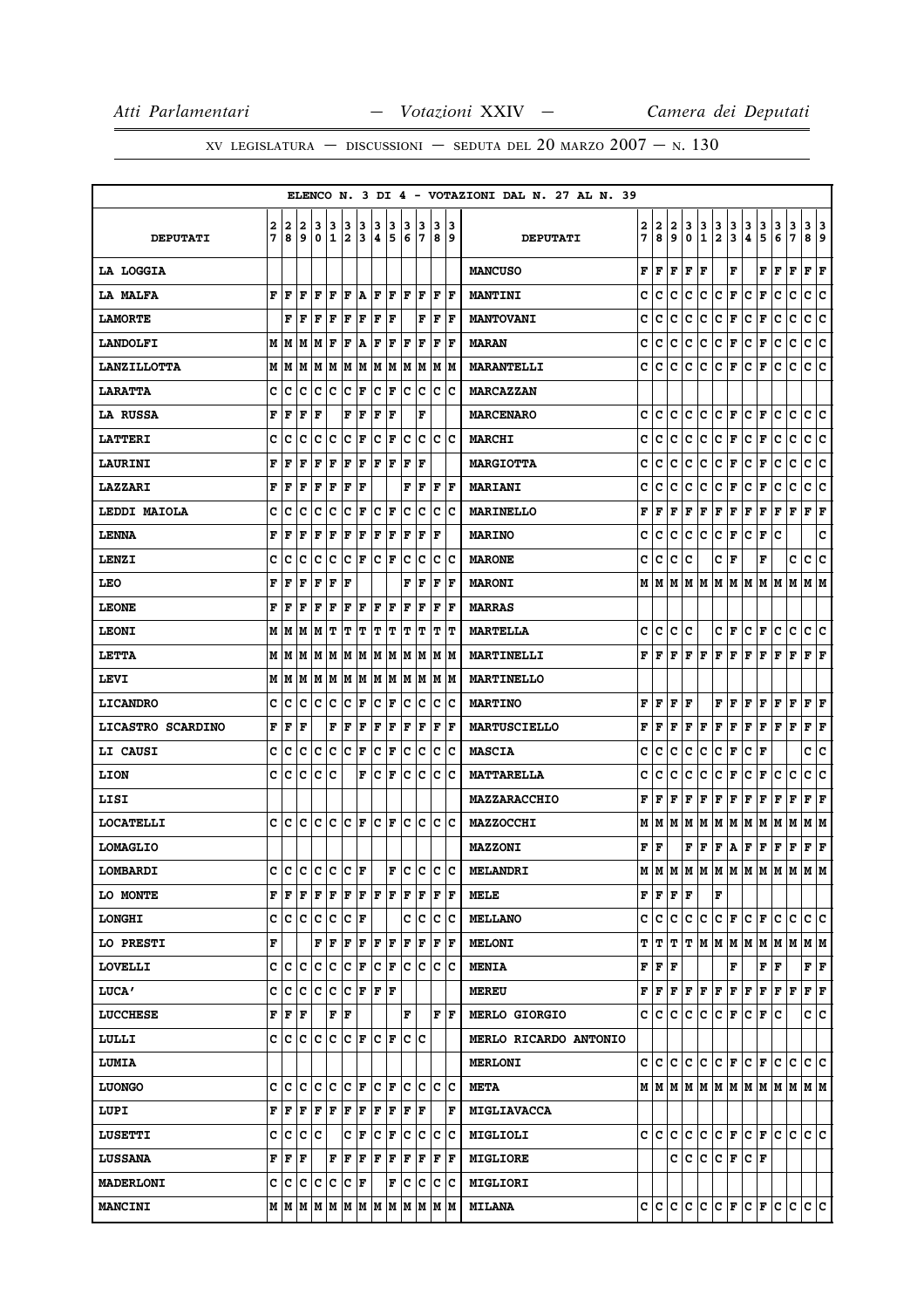|                         |   |                                           |     |                            |     |                      |                     |                      |                          |     |       |     |                         | ELENCO N. 3 DI 4 - VOTAZIONI DAL N. 27 AL N. 39 |              |             |               |             |               |                   |                                       |                      |                     |               |                                                                                                                                                                            |                           |     |
|-------------------------|---|-------------------------------------------|-----|----------------------------|-----|----------------------|---------------------|----------------------|--------------------------|-----|-------|-----|-------------------------|-------------------------------------------------|--------------|-------------|---------------|-------------|---------------|-------------------|---------------------------------------|----------------------|---------------------|---------------|----------------------------------------------------------------------------------------------------------------------------------------------------------------------------|---------------------------|-----|
|                         | 2 | 2                                         | 2   | 3                          | 3   | 3                    | 3                   | з                    | 3                        | з   | 3     | 3   | 13                      |                                                 | 2            | 2           |               | 3           |               |                   |                                       |                      |                     |               |                                                                                                                                                                            | 3                         | 3   |
| <b>DEPUTATI</b>         | 7 | 8                                         | و ا | 0                          | 1   | 2                    | 13                  | 4                    | 5                        | 6   | 17    |     | 89                      | <b>DEPUTATI</b>                                 | 7            | 8           | $\frac{2}{9}$ | 0           | $\frac{3}{1}$ | $\frac{3}{2}$     | $\frac{3}{3}$                         | $\frac{3}{4}$        | $\frac{3}{5}$       | $\frac{3}{6}$ | $\frac{3}{7}$                                                                                                                                                              | 9∣8                       |     |
| <b>MILANATO</b>         | F | F                                         | l F | F                          | ΙF  | F                    | lF.                 | F                    | lF.                      | ΙF  | F     | lF. | ١F                      | ORLANDO ANDREA                                  | c            | c           | c             | c           | c             | c                 | F                                     | c                    | F                   | c             | c                                                                                                                                                                          | c                         | c   |
| <b>MINARDO</b>          | F | F                                         | l F |                            | F   | lF                   |                     |                      | F                        | lF  |       | F   | ١F                      | ORLANDO LEOLUCA                                 | М            | M           | М             | M           |               |                   |                                       |                      | M  M  M  M  M  M  M |               |                                                                                                                                                                            | M M                       |     |
| <b>MINASSO</b>          | F | F                                         | F   | F                          | l F | F                    | F                   |                      | F                        | l F | F     | F   | F                       | <b>OSSORIO</b>                                  | c            | c           | c             | c           | с             | c                 | F                                     | c                    | F                   | с             | c                                                                                                                                                                          | с                         | c   |
| <b>MINNITI</b>          | M | lМ                                        | M   | M                          | M   |                      | MM                  |                      | M M                      |     | M   M |     | M M                     | <b>OTTONE</b>                                   | с            | c           | с             | с           | с             | с                 | F                                     | с                    | F                   | с             | с                                                                                                                                                                          | c                         | c   |
| <b>MISIANI</b>          | c | c                                         | C   | c                          | c   | c                    | F                   | c                    | F                        | lc  | lc.   | lc. | Ιc                      | PAGLIARINI                                      | М            | М           | М             | М           | М             |                   | M   M                                 | М                    | M                   | М             | M                                                                                                                                                                          | MM                        |     |
| <b>MISITI</b>           | C | c                                         | c   | c                          | c   | c                    | F                   | c                    | F                        | c   | c     | c   | Ιc                      | <b>PALMIERI</b>                                 | F            | F           | F             | F           | F             |                   | F F                                   | F                    | F                   | F             | F                                                                                                                                                                          | ${\bf F} \mid {\bf F}$    |     |
| <b>MISTRELLO DESTRO</b> | F | F                                         | F   | F                          | F   | F                    | F                   | F                    | F                        | ΙF  | F     | F   | ١F                      | <b>PALOMBA</b>                                  | c            | c           |               | c           | c             | c                 | F                                     | с                    | F                   | с             | с                                                                                                                                                                          | c                         | ١c  |
| <b>MISURACA</b>         |   | F                                         | l F | F                          | ΙF  | F                    | F                   | F                    | F                        | ΙF  | F     | F   | F                       | <b>PALUMBO</b>                                  | F            | F           | F             | F           | F             | F                 | F                                     | F                    | F                   | F             | F                                                                                                                                                                          |                           |     |
| <b>MOFFA</b>            | F | F                                         | ΙF  | F                          | F   | F                    | F                   | $ {\bf F}  {\bf F} $ |                          | F   | F     | F   | ١F                      | <b>PANIZ</b>                                    | F            | F           | F             | F           | F             | F                 | F                                     | F                    | F                   | F             | F                                                                                                                                                                          | $\mathbf{F}   \mathbf{F}$ |     |
| <b>MONACO</b>           | c | с                                         |     | c                          | c   | c                    | l F                 |                      | Α                        | c   | c     | c   | Ιc                      | PAOLETTI TANGHERONI                             | F            | F           | F             | F           | F             | F                 | F                                     | F                    | F                   | F             | F                                                                                                                                                                          | F                         | F   |
| <b>MONDELLO</b>         | F | F                                         | F   | F                          | F   | F                    | F                   | F                    | F                        | F   | F     | F   | F                       | <b>PAPINI</b>                                   | с            | с           | c             |             |               |                   |                                       |                      |                     | c             | c                                                                                                                                                                          | c                         | c   |
| <b>MONTANI</b>          | F | F                                         | F   | F                          | l F | l F                  | l F                 | F                    | lF.                      | ΙF  | F     | ΙF  | l F                     | PARISI                                          | М            | М           | М             | м           | M             |                   | M  M  M  M                            |                      |                     | Μ             | М                                                                                                                                                                          | МM                        |     |
| <b>MORMINO</b>          | F | F                                         | l F | F                          | F   | F                    | l F                 |                      |                          |     |       |     |                         | <b>PAROLI</b>                                   | F            | F           | F             | F           | F             | F                 | F                                     | F                    | F                   | F             | F                                                                                                                                                                          | ${\bf F} \mid {\bf F}$    |     |
| <b>MORONI</b>           | F | F                                         | F   | F                          |     |                      | F                   | F                    | l F                      | F   | l F   |     | $ {\bf F}  {\bf F} $    | <b>PATARINO</b>                                 |              |             | F             |             | F             | F                 | F                                     | F                    | F                   | F             | F                                                                                                                                                                          | ${\bf F}$ ${\bf F}$       |     |
| <b>MORRI</b>            | c | c                                         | c   | c                          | Iс  | Ιc                   | l F                 | c                    | lF.                      | c   | Ιc    | c   | ΙC                      | PECORARO SCANIO                                 | М            | М           | М             | м           | М             | Μ                 | M                                     | М                    | м                   | М             | м                                                                                                                                                                          | M                         | lМ  |
| <b>MORRONE</b>          | М | M                                         |     | M  M  M  M  M              |     |                      |                     |                      | M M                      |     |       |     | M  M  M  M              | <b>PECORELLA</b>                                | F            | F           | F             | F           | F             |                   | $\mathbf{F} \parallel \mathbf{F}$     | F F                  |                     | $\mathbf{F}$  | F                                                                                                                                                                          | ${\bf F} \mid {\bf F}$    |     |
| <b>MOSELLA</b>          | c | с                                         | c   | c                          | Iс  | Iс                   | F                   | c                    | F                        | c   | Iс    | c   | Ιc                      | <b>PEDICA</b>                                   | c            | c           | c             | c           | с             | c                 | F                                     | с                    | F                   | c             | c                                                                                                                                                                          | с                         | c   |
| <b>MOTTA</b>            | c | c                                         | C   | c                          | c   | c                    | F                   | c                    | F                        | c   | c     | IС  | Ιc                      | PEDRINI                                         | c            | c           | c             | F           |               |                   |                                       |                      | F                   | с             | c                                                                                                                                                                          | c                         | c   |
| <b>MUNGO</b>            | C | c                                         | c   | c                          | c   | lc                   |                     | c                    | F                        | c   | lc.   | lc. | Ιc                      | PEDRIZZI                                        |              |             |               |             |               |                   |                                       |                      |                     |               |                                                                                                                                                                            |                           |     |
| <b>MURA</b>             | c | с                                         | c   | c                          | c   | lc                   |                     |                      | CF                       | c   | Iс    | Iс  | Ιc                      | PEDULLI                                         | c            | c           | c             | с           | с             | c                 | F                                     | c                    | F                   | с             | c                                                                                                                                                                          | c                         | c   |
| <b>MURGIA</b>           | F | F                                         | ΙF  | F                          | ΙF  | F                    |                     | F                    |                          | F   |       |     |                         | <b>PEGOLO</b>                                   |              | с           | с             | с           | с             | c                 | F                                     |                      |                     |               |                                                                                                                                                                            |                           |     |
| MUSI                    | c | c                                         | c   | c                          | Ιc  | lc.                  | l F                 | c                    | lF                       | c   | Iс    | c   | Ιc                      | <b>PELINO</b>                                   | F            | F           | F             | F           | F             | F                 | F                                     | F                    | F                   | F             | F                                                                                                                                                                          | F                         | ΙF  |
| <b>MUSSI</b>            | М | M                                         | M   | MM                         |     |                      | M M                 |                      | MM                       |     |       |     | M  M  M  M              | <b>PELLEGRINO</b>                               | c            | c           | с             | с           | с             | c                 | F                                     | c                    | Г                   | с             | c                                                                                                                                                                          | c                         | ∣c  |
| <b>NACCARATO</b>        | c | с                                         | c   | c                          | Iс  | Iс                   | F                   | c                    | F                        | c   | Iс    | c   | Ιc                      | PEPE ANTONIO                                    | F            | F           | F             | F           | F             | F                 | F                                     | F                    | F                   | F             | F                                                                                                                                                                          | F                         | F   |
| NAN                     | F | F                                         | F   | F                          | F   | F                    | F                   | F                    | F                        | F   | F     | F   | F                       | PEPE MARIO                                      | F            | F           | F             | $\mathbf F$ | F             |                   | c                                     |                      |                     | F             | F                                                                                                                                                                          | F F                       |     |
| <b>NANNICINI</b>        | C | lc                                        | C   | c                          |     | c c                  | F                   | c                    | F                        | c   | lc    | C   | lc                      | <b>PERETTI</b>                                  | F            | $\mathbf F$ | F             | $\mathbf F$ | F             | F                 | $\mathbf{F}$ .                        | $\mathbf F$          |                     |               | F                                                                                                                                                                          | F                         | l F |
| <b>NAPOLETANO</b>       |   |                                           |     | C C C C C F                |     |                      |                     | IC IF                |                          |     |       |     | le le le le             | <b>PERINA</b>                                   |              | FF          | F             | F           |               | ${\bf F}$ $\bf F$ |                                       |                      | FF                  | F             | F                                                                                                                                                                          | F F                       |     |
| <b>NAPOLI ANGELA</b>    |   |                                           |     |                            |     |                      |                     |                      |                          |     |       |     |                         | <b>PERTOLDI</b>                                 | c            | C           | c             | с           | c.            |                   | C F                                   | $ {\bf C}  {\bf F} $ |                     | c             | c                                                                                                                                                                          | c c                       |     |
| <b>NAPOLI OSVALDO</b>   | F | l F                                       | l F | F                          | ΙF  | F                    | lF.                 | F                    | ١F                       | F   | l F   |     | F  F                    | <b>PERUGIA</b>                                  | c            | c           | с             | с           | с             | c                 |                                       |                      |                     | c             | с                                                                                                                                                                          | c c                       |     |
| <b>NARDI</b>            |   | ${\bf F} \,   \, {\bf F} \,   \, {\bf F}$ |     |                            |     |                      | ${\bf F}$ ${\bf F}$ |                      |                          |     |       |     |                         | <b>PESCANTE</b>                                 | F            | F           | F             |             | F F           |                   | $ {\bf F}  {\bf F}  {\bf F}  {\bf F}$ |                      |                     | F             | F                                                                                                                                                                          | F F                       |     |
| <b>NARDUCCI</b>         | c | Iс                                        | ١c  | с                          | lc  |                      | F                   | IC IF                |                          | lc. | Ιc    |     | ic ic                   | PETTINARI                                       | c            | с           | с             | c           | с             |                   | C F                                   |                      | C F                 | c             | с                                                                                                                                                                          | C C                       |     |
| <b>NERI</b>             |   |                                           |     |                            |     |                      |                     |                      |                          |     |       |     |                         | <b>PEZZELLA</b>                                 |              |             |               |             |               |                   |                                       |                      |                     |               |                                                                                                                                                                            |                           |     |
| <b>NESPOLI</b>          |   | FF                                        |     | $\bf{F}$ $\bf{F}$ $\bf{F}$ |     |                      |                     | F                    |                          |     | F     | ١F  |                         | PIAZZA ANGELO                                   | $\mathbf{c}$ | c           |               | c           | lc.           |                   |                                       |                      | F C F C             |               | lc.                                                                                                                                                                        | c c                       |     |
| <b>NICCHI</b>           |   | c  c                                      |     | c c                        |     | $ {\bf C}  {\bf F} $ |                     |                      | $ {\bf C}  {\bf F} $     |     | c c   |     | $ {\bf c} \;   {\bf c}$ | PIAZZA CAMILLO                                  | c            | c           | с             | c           | c             |                   | C A                                   |                      | C F                 | c             | c                                                                                                                                                                          | c c                       |     |
| <b>NICCO</b>            |   | C C C                                     |     | C C C F                    |     |                      |                     |                      | $ C $ $\mathbf{F}$ $ C $ |     |       | c   |                         | <b>PICANO</b>                                   | c            | с           | c             | c           | c             |                   | C F                                   |                      | C F                 | с             | c                                                                                                                                                                          | c c                       |     |
| <b>NUCARA</b>           |   |                                           |     |                            |     |                      |                     |                      |                          |     |       |     |                         | <b>PICCHI</b>                                   |              | FF          | F             | F           | F F           |                   |                                       |                      | F  F                | F F           |                                                                                                                                                                            | F F                       |     |
| <b>OLIVA</b>            |   |                                           |     |                            |     |                      |                     |                      |                          |     |       |     |                         | PIGNATARO FERDINANDO.                           | c            | c           | c             | c           | c             | с                 |                                       |                      | C F                 | с             | c                                                                                                                                                                          | c c                       |     |
| <b>OLIVERIO</b>         |   | c  c                                      | ١c  | c                          | Iс  | $ {\bf C}  {\bf F} $ |                     |                      | $ C $ $\mathbf{F} C$     |     |       |     | c  c                    | PIGNATARO ROCCO                                 | c            | с           | с             | с           | с             |                   | CF                                    |                      | C F                 | c             | с                                                                                                                                                                          | c c                       |     |
| <b>OLIVIERI</b>         | c | ∣c                                        | ∣c  | c                          | ∣c  | ∣c                   |                     |                      | C F                      |     | c c   |     | c c                     | PILI                                            |              |             |               |             |               |                   |                                       |                      |                     |               |                                                                                                                                                                            |                           |     |
| <b>OPPI</b>             |   |                                           |     |                            |     |                      |                     |                      |                          |     |       |     |                         | <b>PINI</b>                                     |              |             |               |             |               |                   |                                       |                      |                     |               | ${\bf F}\, \,{\bf F}\, \,{\bf F}\, \,{\bf F}\, \,{\bf A}\, \,{\bf F}\, \,{\bf F}\, \,{\bf F}\, \,{\bf F}\, \,{\bf F}\, \,{\bf F}\, \,{\bf F}\, \,{\bf F}\, \,{\bf F}\, \,$ |                           |     |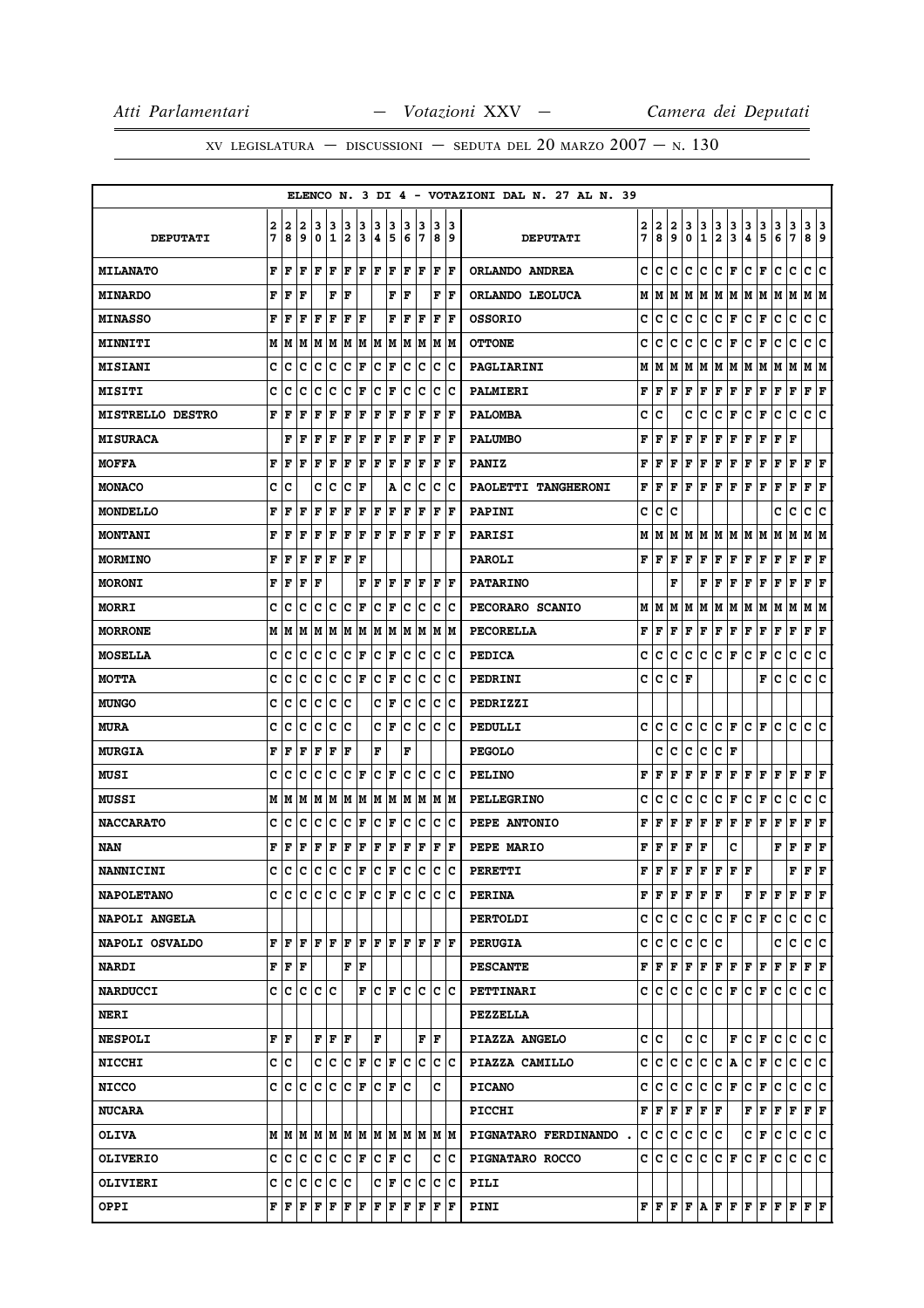# XV LEGISLATURA — DISCUSSIONI — SEDUTA DEL 20 MARZO  $2007 - N. 130$

|                      |   |                                                                                   |     |                      |       |                      |       |                      |       |     |                                                                                |     |                      | ELENCO N. 3 DI 4 - VOTAZIONI DAL N. 27 AL N. 39                                                                                                                                                                                                                                 |      |                                      |     |           |               |                         |                         |                              |                                                                                                                                                             |       |             |                           |     |
|----------------------|---|-----------------------------------------------------------------------------------|-----|----------------------|-------|----------------------|-------|----------------------|-------|-----|--------------------------------------------------------------------------------|-----|----------------------|---------------------------------------------------------------------------------------------------------------------------------------------------------------------------------------------------------------------------------------------------------------------------------|------|--------------------------------------|-----|-----------|---------------|-------------------------|-------------------------|------------------------------|-------------------------------------------------------------------------------------------------------------------------------------------------------------|-------|-------------|---------------------------|-----|
|                      | 2 | $\mathbf{2}$                                                                      | 2   | 3                    | 13    | 3                    | 3     | з                    | 3     | 3   | 13                                                                             | 3   | 3                    |                                                                                                                                                                                                                                                                                 | 2    | 2                                    | 2   | 3         | 3             | 3                       | 3                       | 3                            | 3                                                                                                                                                           | 3     | 3           | 3 3                       |     |
| <b>DEPUTATI</b>      | 7 | 8                                                                                 | و ا | ۱٥.                  | 11    | 12.                  | 13    | 4                    | 5     | 6   | 17                                                                             |     | 89                   | <b>DEPUTATI</b>                                                                                                                                                                                                                                                                 | 7    | 8                                    | و ا | 0         | $\mathbf{1}$  | $\overline{\mathbf{2}}$ | $\overline{\mathbf{3}}$ | 4                            | 5                                                                                                                                                           | 6     | 7           | 8 9                       |     |
| <b>PINOTTI</b>       |   | MM                                                                                | lМ  |                      |       |                      |       |                      |       |     | IM   M   M   M   M   M   M   M   M                                             |     |                      | <b>RONCONI</b>                                                                                                                                                                                                                                                                  | F    | lF.                                  | F   | ١F        | F             | ΙF                      | F                       | ١F                           |                                                                                                                                                             | F     | l F         | $ {\bf F}  {\bf F} $      |     |
| <b>PIRO</b>          | c | Ιc                                                                                | lc. | IC IC                |       | C F                  |       | $ {\bf C}  {\bf F} $ |       |     | c c                                                                            |     | c c                  | <b>ROSITANI</b>                                                                                                                                                                                                                                                                 |      |                                      |     |           |               |                         |                         |                              |                                                                                                                                                             |       |             |                           |     |
| <b>PISACANE</b>      | F | l F                                                                               | F   | lF.                  | l F   | F                    | F     | c                    | F     | lc. | Iс                                                                             | F   | F                    | ROSSI LUCIANO                                                                                                                                                                                                                                                                   | F    | lF.                                  | F   | lF.       | F             | F F                     |                         | F F                          |                                                                                                                                                             | F     | F           | ${\bf F} \,   \, {\bf F}$ |     |
| <b>PISCITELLO</b>    | c | c                                                                                 | lc. | lc.                  | c     | lc.                  | ΙF    | Ιc                   |       |     | C                                                                              |     | c c                  | ROSSI NICOLA                                                                                                                                                                                                                                                                    | c    | lc.                                  | c   | c         | IC.           | $ {\bf C}  {\bf F} $    |                         | lc.                          | F                                                                                                                                                           | lc.   | c           | c c                       |     |
| <b>PISICCHIO</b>     |   | MM                                                                                |     | M  M  M  M  M  H  F  |       |                      |       |                      |       | Ic  |                                                                                |     |                      | <b>ROSSI GASPARRINI</b>                                                                                                                                                                                                                                                         |      |                                      |     |           |               |                         |                         |                              |                                                                                                                                                             |       |             |                           |     |
| <b>PIZZOLANTE</b>    | F | l F                                                                               | F   | lF.                  | F     | F                    | F     | F                    | F     | F   | F                                                                              |     | F F                  | <b>ROSSO</b>                                                                                                                                                                                                                                                                    | F    | F                                    | F   | F         | F             | F                       | F                       | F F                          |                                                                                                                                                             | F     | F           | ${\bf F}$ ${\bf F}$       |     |
| <b>POLETTI</b>       | c | c                                                                                 | ١c  |                      |       | c                    | lF.   | lc.                  | F     | lc. | lc                                                                             |     | c                    | <b>ROTONDO</b>                                                                                                                                                                                                                                                                  | c    | c                                    | c   | c         | c             | c.                      | F                       | c.                           | F                                                                                                                                                           | c     | c           | c c                       |     |
| <b>POLLASTRINI</b>   | М | lМ                                                                                | M   |                      |       |                      |       |                      |       |     | M  M  M  M  M  M  M  M  M  M                                                   |     |                      | <b>RUGGERI</b>                                                                                                                                                                                                                                                                  | c    | c                                    | c   | c         | c             | c                       | F                       | c                            | F                                                                                                                                                           | c     | c           | c                         | ١c  |
| <b>PONZO</b>         | F | l F                                                                               | F   | $F$ $F$ $F$ $F$      |       |                      |       | F F                  |       | ١F  |                                                                                |     |                      | <b>RUGGHIA</b>                                                                                                                                                                                                                                                                  | c    | c                                    | c   | c         | c             | c.                      | F                       | c.                           | F                                                                                                                                                           | c     | c           | c c                       |     |
| <b>PORCU</b>         | F | lF                                                                                | ΙF  | lF.                  | ΙF    | F                    | l F   | F                    | F     | lF. | lF.                                                                            | ΙF  | ١F                   | <b>RUSCONI</b>                                                                                                                                                                                                                                                                  | c    | c                                    | c   | c         | с             | c                       | F                       | c                            | F                                                                                                                                                           | c     | c           | c                         | ∣c  |
| <b>PORETTI</b>       |   | c c                                                                               |     |                      |       |                      |       |                      |       |     |                                                                                |     |                      | <b>RUSSO FRANCO</b>                                                                                                                                                                                                                                                             | c    | c                                    | c   | c         | lc.           | C F                     |                         | c                            | F                                                                                                                                                           | lc.   | c           | c  c                      |     |
| <b>PORFIDIA</b>      | c | c                                                                                 | c   | Iс                   | Ιc    | $ {\bf C}  {\bf F} $ |       |                      | IC IF | lc. | Ιc                                                                             | c   | Ιc                   | RUSSO PAOLO                                                                                                                                                                                                                                                                     | F    | F                                    |     | F         | F             | A                       |                         | F                            | F                                                                                                                                                           | F     | F           | ${\bf F}$ ${\bf F}$       |     |
| <b>POTTINO</b>       | F | l F                                                                               | l F | lF.                  | ΙF    | F                    | lF.   | F                    | F     | F   | F                                                                              | F   | ١F                   | <b>RUTA</b>                                                                                                                                                                                                                                                                     | c    | c                                    | c   | c         | c             | c                       | F                       | c                            | F                                                                                                                                                           | c     |             | c                         | lc. |
| <b>PRESTIGIACOMO</b> |   | FF                                                                                | lF. | lF.                  | F F F |                      |       | F F                  |       | lF. | ١F                                                                             | F   | ١F                   | <b>RUTELLI</b>                                                                                                                                                                                                                                                                  | м    |                                      |     |           |               |                         |                         |                              | M  M  M  M  M  M  M  M  M  M  M  M                                                                                                                          |       |             |                           |     |
| <b>PREVITI</b>       |   |                                                                                   |     |                      |       |                      |       |                      |       |     |                                                                                |     |                      | <b>RUVOLO</b>                                                                                                                                                                                                                                                                   | F    | F                                    | F   | ΙF.       | $F$ $F$ $F$   |                         |                         | F                            | F                                                                                                                                                           | F   F |             |                           |     |
| <b>PRODI</b>         |   | M   M   M                                                                         |     | M  M  M  M  M  M     |       |                      |       |                      |       |     | M M                                                                            |     | M M                  | <b>SAGLIA</b>                                                                                                                                                                                                                                                                   |      | ${\bf F}$ $\bf{F}$ $\bf{F}$ $\bf{F}$ |     |           |               |                         |                         |                              | F F F F F F                                                                                                                                                 |       |             |                           |     |
| PROIETTI COSIMI      | F | l F                                                                               | l F | lF.                  | ΙF    | l F                  |       | F                    | F     | l F | F                                                                              | F   | ΙF                   | <b>SALERNO</b>                                                                                                                                                                                                                                                                  |      |                                      |     |           |               |                         |                         |                              |                                                                                                                                                             |       |             |                           |     |
| <b>PROVERA</b>       | c | c                                                                                 | lc  | lc                   | lc    | lc.                  | F     | lc.                  | F     | lc. | lF                                                                             | c   | lc                   | <b>SAMPERI</b>                                                                                                                                                                                                                                                                  | c    | c                                    | c   | c         | lc.           | c c                     |                         | $ {\bf c}\, $ F              |                                                                                                                                                             | lc.   | lc.         | c  c                      |     |
| <b>QUARTIANI</b>     | c | c                                                                                 | Ιc  | Iс                   | Ιc    | $ {\bf C}  {\bf F} $ |       | lc.                  | F     | lc. | Iс                                                                             | c   | Ιc                   | <b>SANGA</b>                                                                                                                                                                                                                                                                    | c    | c                                    | c   | c         | c             | c.                      | F                       | c.                           | F                                                                                                                                                           | c     | c           | c                         | lc. |
| <b>RAISI</b>         | F | F                                                                                 | ΙF  | F                    | ΙF    | l F                  |       | F                    | F     | l F | F                                                                              | l F | ΙF                   | <b>SANNA</b>                                                                                                                                                                                                                                                                    | c    | c                                    | c   | c         | c             | c                       | F                       | c                            | F                                                                                                                                                           | c     | c           | c                         | lc. |
| <b>RAITI</b>         | c | c                                                                                 |     | c                    |       |                      |       | c                    | ∣c    | A   | Ιc                                                                             |     | c                    | <b>SANTAGATA</b>                                                                                                                                                                                                                                                                | м    | M                                    | M   |           |               |                         |                         |                              | M  M  M  M  M  M  M  M                                                                                                                                      |       |             | M  M                      |     |
| <b>RAMPELLI</b>      | F | F                                                                                 | F   | F                    | F     | F                    | F     | ΙF                   | F     | F   | F                                                                              |     |                      | <b>SANTELLI</b>                                                                                                                                                                                                                                                                 | F    | F                                    | F   | F         | F             | F                       | F                       | F                            | F                                                                                                                                                           |       | F           | $ {\bf F}  {\bf F} $      |     |
| <b>RAMPI</b>         | c | c                                                                                 | Iс  | lc.                  | c     | $ {\bf C}  {\bf F} $ |       | $ {\bf C}  {\bf F} $ |       | lc. | Ιc                                                                             | c   | c                    | <b>SANZA</b>                                                                                                                                                                                                                                                                    | F    | F                                    | F   | F         | F             | F F                     |                         | F F                          |                                                                                                                                                             | F     | F           | F                         |     |
| <b>RANIERI</b>       |   | MMMM                                                                              |     |                      | M M   |                      | lм    | M M                  |       | lм  | M                                                                              |     | lm Im                | <b>SASSO</b>                                                                                                                                                                                                                                                                    | c    | с                                    | c   | c         | lc.           | c.                      | F                       | c.                           | F                                                                                                                                                           | c     | $\mathbf C$ | c c                       |     |
| <b>RAO</b>           |   |                                                                                   |     |                      |       |                      |       |                      |       |     |                                                                                |     |                      | <b>SATTA</b>                                                                                                                                                                                                                                                                    | c    | c                                    | C   | ١c        |               | c                       |                         |                              |                                                                                                                                                             | c     | c           | c c                       |     |
| <b>RAVETTO</b>       |   |                                                                                   |     |                      |       |                      |       |                      |       |     |                                                                                |     |                      | $\mathbf{F} \left  \mathbf{F} \left  \mathbf{F} \left  \mathbf{F} \left  \mathbf{F} \left  \mathbf{F} \right. \right  \mathbf{F} \left  \mathbf{F} \left  \mathbf{F} \left  \mathbf{F} \right. \right  \mathbf{F} \left  \mathbf{F} \right. \right  \mathbf{F} \right $ SCAJOLA |      |                                      |     |           |               |                         |                         |                              | м м м м м м м м м м м м                                                                                                                                     |       |             |                           |     |
| <b>RAZZI</b>         |   | cicicicicici FiciFicic                                                            |     |                      |       |                      |       |                      |       |     |                                                                                | c c |                      | <b>SCALIA</b>                                                                                                                                                                                                                                                                   |      |                                      |     | F F       |               | FF                      |                         |                              |                                                                                                                                                             | FFF   |             |                           | F   |
| <b>REALACCI</b>      |   | c c                                                                               |     |                      |       |                      |       |                      |       |     |                                                                                |     |                      | <b>SCHIETROMA</b>                                                                                                                                                                                                                                                               |      |                                      |     |           |               |                         |                         |                              |                                                                                                                                                             |       |             |                           |     |
| <b>REINA</b>         |   |                                                                                   |     |                      |       |                      |       |                      |       |     |                                                                                |     |                      | <b>SCHIRRU</b>                                                                                                                                                                                                                                                                  | c  c |                                      | c   | c         | lC.           | c                       | F                       | c                            | F                                                                                                                                                           | c     | c           | c c                       |     |
| RICCI ANDREA         |   | C  C C  C C  F C  F C  C                                                          |     |                      |       |                      |       |                      |       |     |                                                                                |     | $ {\bf c}\> {\bf c}$ | <b>SCOTTO</b>                                                                                                                                                                                                                                                                   |      |                                      |     | c c c c c |               |                         | F                       | c.                           | F                                                                                                                                                           | lc.   | c.          | c c                       |     |
| RICCI MARIO          |   | C C C C C F                                                                       |     |                      |       |                      |       | C F                  |       |     | c                                                                              | lc. | Iс                   | <b>SERENI</b>                                                                                                                                                                                                                                                                   |      | c c c                                |     |           |               |                         | F                       | ∣c∙                          | F                                                                                                                                                           | c     | lc.         | c c                       |     |
| <b>RICEVUTO</b>      |   |                                                                                   |     |                      |       |                      |       |                      |       |     |                                                                                |     |                      | <b>SERVODIO</b>                                                                                                                                                                                                                                                                 |      | c  c  c                              |     | ∣c∶       | lc.           | ∣c∙                     | F                       | c.                           | F                                                                                                                                                           | c     | С           | c c                       |     |
| <b>RIGONI</b>        |   | $M$   $M$   $M$   $M$   $M$   $M$   $M$   $M$   $M$   $M$   $M$   $M$   $M$   $M$ |     |                      |       |                      |       |                      |       |     |                                                                                |     |                      | <b>SGOBIO</b>                                                                                                                                                                                                                                                                   |      |                                      |     |           |               |                         |                         |                              | C C C C C F C F C C                                                                                                                                         |       |             | c c                       |     |
| <b>RIVOLTA</b>       |   | F   F   F   F   F   F   F   F   F   F                                             |     |                      |       |                      |       |                      |       |     |                                                                                |     | F F                  | SILIQUINI                                                                                                                                                                                                                                                                       |      |                                      |     |           |               |                         |                         |                              |                                                                                                                                                             |       |             |                           |     |
| <b>ROCCHI</b>        |   |                                                                                   |     |                      |       |                      |       |                      |       |     |                                                                                |     | c c                  | <b>SIMEONI</b>                                                                                                                                                                                                                                                                  |      |                                      |     |           |               |                         |                         |                              | ${\bf F}\, \,{\bf F}\, \,{\bf F}\, \,{\bf F}\, \,{\bf F}\, \,{\bf F}\, \,{\bf F}\, \,{\bf F}\, \,{\bf F}\, \,{\bf F}\, \,{\bf F}\, \,{\bf F}\, \,{\bf F}\,$ |       |             |                           |     |
| <b>ROMAGNOLI</b>     |   | F  F                                                                              | F   | F F                  |       | F                    | F     |                      |       |     | F                                                                              | F   | F                    | <b>SINISCALCHI</b>                                                                                                                                                                                                                                                              |      | c Ic                                 | IC. | IC.       | lC.           |                         | C F                     | $ {\tt C} \,  $ ${\tt F} \,$ |                                                                                                                                                             | IС    | с           | c c                       |     |
| <b>ROMANI</b>        |   | FFF                                                                               |     | F F                  |       |                      |       |                      |       |     | $\mathbf{F} \mathbf{F} \mathbf{F} \mathbf{F} \mathbf{F} \mathbf{F} \mathbf{F}$ |     | $ {\bf F}  {\bf F} $ | <b>SIRCANA</b>                                                                                                                                                                                                                                                                  |      |                                      |     |           |               |                         |                         |                              |                                                                                                                                                             |       |             |                           |     |
| <b>ROMANO</b>        |   | F  F                                                                              |     | $ {\bf F}  {\bf F} $ |       |                      | C F F |                      |       |     | F                                                                              | F   | F                    | <b>SMERIGLIO</b>                                                                                                                                                                                                                                                                |      |                                      |     |           |               |                         | C C C C F C F           |                              |                                                                                                                                                             | lc Ic |             | c c                       |     |
| <b>ROMELE</b>        |   | ${\bf F}$ $\bf F$ $\bf F$                                                         |     | F F                  |       | F F                  |       | $ {\bf F}  {\bf F} $ |       | F   | F                                                                              |     | $ {\bf F}  {\bf F} $ | SOFFRITTI                                                                                                                                                                                                                                                                       |      |                                      |     |           |               |                         | c c c c c c F c F       |                              |                                                                                                                                                             | lc.   | lc.         | c c                       |     |
| <b>RONCHI</b>        | F |                                                                                   | F   |                      | F     |                      |       |                      | F     |     | F                                                                              |     | F                    | SORO                                                                                                                                                                                                                                                                            |      |                                      |     |           | c c c c c c F |                         |                         |                              |                                                                                                                                                             |       |             |                           |     |